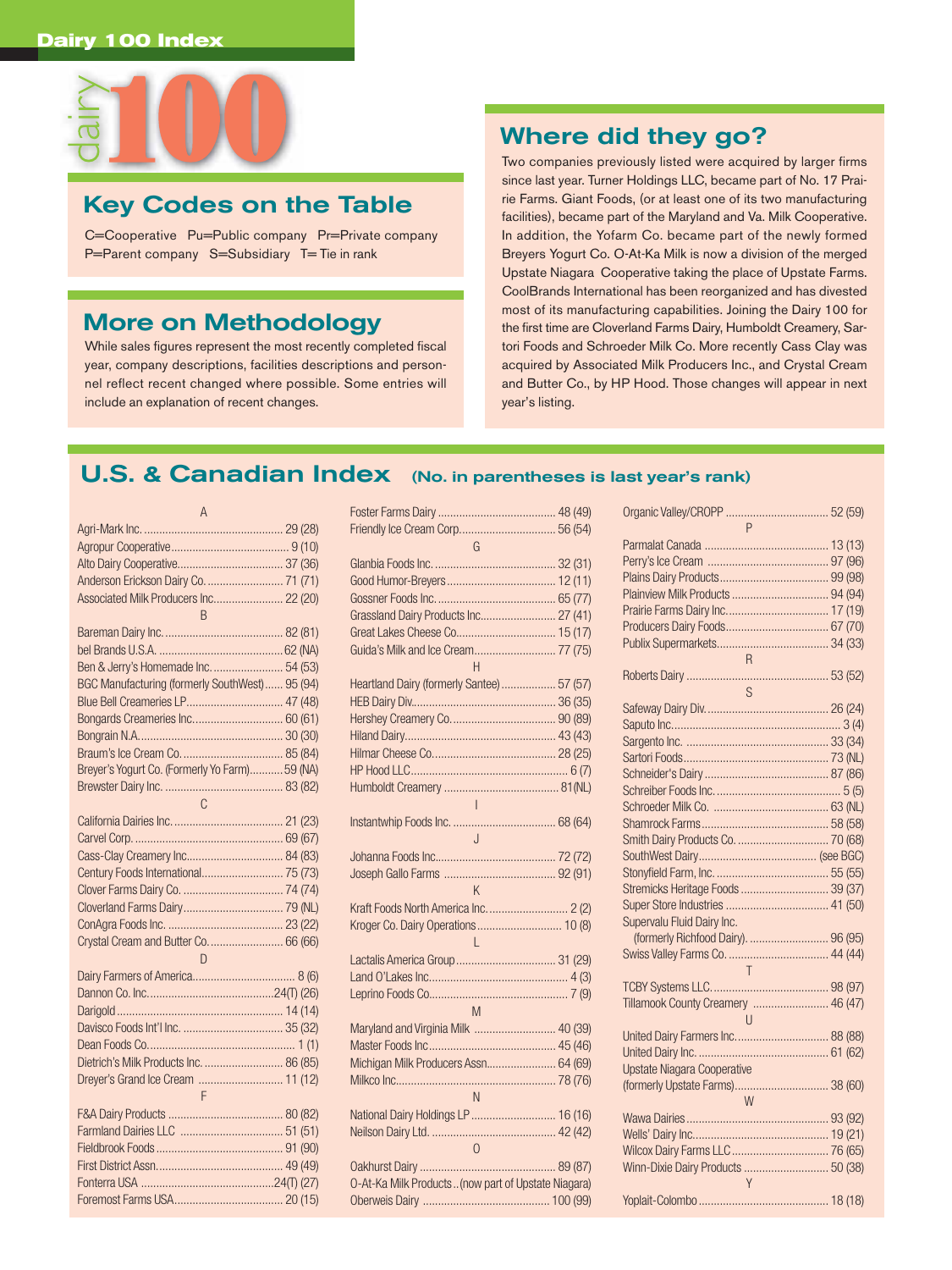

| <b>COMPANY</b>                    | <b>LOCATION</b> | <b>DAIRY EXECUTIVE</b>        | <b>TYPE</b> | <b>PARENT CO./SUBSIDIARIES</b>                                                                                                                                                                                                                                                                                                                                                                                                                                                                                                                                                                                                                                                                                                                                                                                                                                                                                                                                                                                                                                                                                                                                                                                                                                                                                                                                                                                                                                                                                                                                                                                                                                                                                                                                                                                                                                                                                                                                                                                                                                                                                                                                                                                                                                                                                                                                                                                                                                                                                                                                                                                                                                                                                                                                                                                                                                                                                                                                                                                                                                                                                                                                                                                                                                                                                                                                                                                                                                                                                                                                                                                                                                                                                                                                                                                                                                                                                                                                                                                                                                                                                                                                                                                                                                              | <b>FY END</b> | <b>SALES</b><br>'06 | <b>SALES</b><br>'05 |
|-----------------------------------|-----------------|-------------------------------|-------------|-----------------------------------------------------------------------------------------------------------------------------------------------------------------------------------------------------------------------------------------------------------------------------------------------------------------------------------------------------------------------------------------------------------------------------------------------------------------------------------------------------------------------------------------------------------------------------------------------------------------------------------------------------------------------------------------------------------------------------------------------------------------------------------------------------------------------------------------------------------------------------------------------------------------------------------------------------------------------------------------------------------------------------------------------------------------------------------------------------------------------------------------------------------------------------------------------------------------------------------------------------------------------------------------------------------------------------------------------------------------------------------------------------------------------------------------------------------------------------------------------------------------------------------------------------------------------------------------------------------------------------------------------------------------------------------------------------------------------------------------------------------------------------------------------------------------------------------------------------------------------------------------------------------------------------------------------------------------------------------------------------------------------------------------------------------------------------------------------------------------------------------------------------------------------------------------------------------------------------------------------------------------------------------------------------------------------------------------------------------------------------------------------------------------------------------------------------------------------------------------------------------------------------------------------------------------------------------------------------------------------------------------------------------------------------------------------------------------------------------------------------------------------------------------------------------------------------------------------------------------------------------------------------------------------------------------------------------------------------------------------------------------------------------------------------------------------------------------------------------------------------------------------------------------------------------------------------------------------------------------------------------------------------------------------------------------------------------------------------------------------------------------------------------------------------------------------------------------------------------------------------------------------------------------------------------------------------------------------------------------------------------------------------------------------------------------------------------------------------------------------------------------------------------------------------------------------------------------------------------------------------------------------------------------------------------------------------------------------------------------------------------------------------------------------------------------------------------------------------------------------------------------------------------------------------------------------------------------------------------------------------------------------------|---------------|---------------------|---------------------|
| 1. Dean Foods Co.                 | Dallas, TX      | Gregg Engles, Chairman/CEO Pu |             | S-Dean Dairy Group, WhiteWave Foods 12/31/06                                                                                                                                                                                                                                                                                                                                                                                                                                                                                                                                                                                                                                                                                                                                                                                                                                                                                                                                                                                                                                                                                                                                                                                                                                                                                                                                                                                                                                                                                                                                                                                                                                                                                                                                                                                                                                                                                                                                                                                                                                                                                                                                                                                                                                                                                                                                                                                                                                                                                                                                                                                                                                                                                                                                                                                                                                                                                                                                                                                                                                                                                                                                                                                                                                                                                                                                                                                                                                                                                                                                                                                                                                                                                                                                                                                                                                                                                                                                                                                                                                                                                                                                                                                                                                |               | 10,099              | 10,175              |
|                                   |                 |                               |             | Brands: Alta Dena, Arctic Splash, Barbers, Barbe's, Berkeley Farms, Borden (licensed), Broughton, Brown Cow, Brown's Dairy, Bud's Ice Cream, Chug, Country Charm, Country Chum,<br>Country Delite, Country Fresh, Country Love, Creamland, Dairy Fresh, Dean's, Dipzz, Foremost (licensed), Fieldcrest, Garelick Farms, Gandy's, Hershey's (licensed), Horizon Organic, Hygeia,<br>International Delight, Kohler, Land O'Lakes (licensed), Land-O-Sun, Lehigh Valley, Louis Trauth, Maplehurst, Mayfield, McArthur, Meadowbrook, Meadow Gold, Melody Farms, Mile High,<br>Mountain High, Nature's Pride, Oak Farms, Over the Moon, PET (licensed), Price's, Purity, Reiter, Robinson, Saunders, Sealtest (licensed), Schenkel's All Star, Schepps, Shenandoah's Pride,<br>Silk, Skinny Cow, Sealtest (licensed), Stroh's, Swiss, Swiss Premium, TG Lee, Tuscan, Turtle Tracks, Verifine, Viva, Wengert's, White Wave. <b>Plants</b> (105): (by state): Alabama: Barber<br>Dairy, Birmingham; Mayfield Dairy Farms, Birmingham; Morningstar, Decatur; California: Dean Foods, Buena Park; City of Industry; Morningstar, Gustine; Alta Dena Dairy, City of Industry;<br>Fullerton Cultured Specialties, Fullerton; Berkeley Farms, Hayward; Swiss Dairy, Riverside; Tulare Cultured Specialties, Tulare); Colorado: Meadow Gold, Englewood, Denver, Delta, Greeley;<br>Morningstar, Boulder; Mile High Ice Cream, Denver; Robinson Dairy, Denver; Connecticuit: Morningstar, Newington; Florida: McArthur Dairy, Miami; TG Lee, Orange City; TG Lee, Orlando;<br>Morningstar, Jacksonville; Georgia: Land-O-Sun, Baxley; Mayfield Dairy Farms, Braselton; Hawaii: Meadow Gold Dairy, Hilo; Meadow Gold Dairy, Honolulu; Idaho: Meadow Gold Dairy,<br>Boise; Illinois: Midwest Ice Cream, Belvidere; Northern Illinois Milk (Dean's Brand) Chemung; Northern Illinois Milk, Huntley; PET Dairy, O'Fallon; Norhern Illinois Milk, Rockford; Indiana:<br>Morningstar, Thornton; Schenkel's All Star Dairy, Huntington ; Dean Foods of Indiana, Rochester; Kentucky: Dean Milk, Louisville; Morningstar, Murray; Trauth Dairy, Newport; Louisiana:<br>Brown's Velvet Dairy, New Orleans); Foremost Dairy, Shreveport; Maryland: Morningstar Foods, Frederick; Massachusetts: Garelick Farms, Franklin; Garelick Farms, Lynn; Miscoe Springs<br>Water Mendon; Maine: Garelick Farms, Bangor; Michigan: Liberty Dairy, Evart; Melody Farms, Detroit; Country Fresh, Flint; Country Fresh, Grand Rapids; Country Fresh, Livonia; Jilbert's<br>Dairy, Marquette; Minnesota: Land O'Lakes, Thief River Falls; Kohler, White Bear Lake; Land O' Lakes, Woodbury; Montana: Meadow Gold Dairy, Billings; Meadow Gold Dairy, Great Falls;<br>Meadow Gold Dairy, Kalispell; Nebraska: Meadow Gold Dairy, Lincoln; New Jersey: Morningstar, Bridgeton; Garelick Farms, Burlington; Nevada: Meadow Gold; Model Dairy, Reno; New<br>York: Morningstar Foods, New Delhi; Garelick Farms, Renssalaeer; Friendship Dairies, Friendship (acquired 2007); North Carolina: Land-O-Sun Hickory; Dairy Fresh, Winston-Salem; Dairy<br>Fresh, High Point; North Dakota: Land O'Lakes, Bismark; Ohio: Broughton Foods, Marietta; Reiter Dairy, Springfield; Frostbite, Toledo; Oklahoma: Borden, Tulsa; Pennsylvania: Fairmont<br>Products, Belleville; Meadow Brook Dairy, Erie; Lehigh Valley Dairies, Lansdale; Wengert's Dairy, Lebanon; Lehigh Valley Dairies, Schuylkill Haven; Dean Foods, Sharpsville; South Carolina:<br>Land-O-Sun, Florence; Land-O-Sun, Spartanburg; South Dakota: Land O'Lakes, Sioux Falls; Tennessee: Mayfield Dairy Farms, Athens; Land-O-Sun, Kingsport; Country Delite, Nashville; Purity<br>Dairy, Nashville; Texas: Oak Farms, Dallas; Schepps Dairy, Dallas; Price's Creameries, El Paso; Oak Farms, Houston; Gandy's, Lubbock; Southwest Ice Cream Specialties, McKinney; Oak<br>Farms, San Antonio; Sulphur Springs Cultured Specialties; Morningstar, Sulphur Springs; Oak Farms, Waco; Utah: Cedar City, Morningstar; Meadow Gold Dairy, Orem; Meadow Gold Dairy,<br>Salt Lake City; Virginia: Morningstar, Mt. Crawford; Land-O-Sun, Portsmouth Shenandoah's Pride, Springfield; Wisconsin: Verifine Dairy Products, Sheboygan; Morningstar, Richland Center. |               |                     |                     |
| 2. Kraft Foods North America Inc. | Northfield, IL  | Irene Rosenfeld CEO; Kevin    | Pu/S        | P-Altria Group Inc.                                                                                                                                                                                                                                                                                                                                                                                                                                                                                                                                                                                                                                                                                                                                                                                                                                                                                                                                                                                                                                                                                                                                                                                                                                                                                                                                                                                                                                                                                                                                                                                                                                                                                                                                                                                                                                                                                                                                                                                                                                                                                                                                                                                                                                                                                                                                                                                                                                                                                                                                                                                                                                                                                                                                                                                                                                                                                                                                                                                                                                                                                                                                                                                                                                                                                                                                                                                                                                                                                                                                                                                                                                                                                                                                                                                                                                                                                                                                                                                                                                                                                                                                                                                                                                                         | 12/31/06      | $4,325*$            | 4,400               |

Brands: Kraft, Philadelphia, Velveeta, Cheez Whiz, Breakstone's, Knudsen, Cracker Barrel, Polly-O, Churny, Athenos Products: Cheese, sour cream Plants (16): Arkansas: Bentonville (cheddar). California.: Tulare (parmesan, cheddar), Visalia (sour cream, cottage cheese). Idaho: Rupert (cream cheese, string cheese). Illinois: Champaign (processed cheese). Minnesota: New Ulm (processed cheese, snacks). Missouri: Springfield (cream cheese, natural, processed and shredded cheese). New York: Campbell (mozzarella, ricotta, string cheese), Lowville (cream cheese), Walton (cottage cheese, sour cream,). Pennsylvania.: Lehigh Valley (natural and processed cheese). Wisconsin: Beaver Dam (cream cheese, dips), Waupaca (specialty cheese), Wausau (grated and shredded cheeses).

 Ponticelli, group v.p. & pres. U.S. cheese sector

| 3. Saputo Inc.                                                                                                                                                                                                                                                                                                                                                                                                                                                                                                                      | Saint-leonard<br>( Quebec ) Canada | Lino Saputo, Jr. Pres./CEO                                                                                               | Pu | Cheese Div., (USA) Cheese Div.<br>(Canada), Milk Div. | 3/31/07  | 3.765 | 3,461 |
|-------------------------------------------------------------------------------------------------------------------------------------------------------------------------------------------------------------------------------------------------------------------------------------------------------------------------------------------------------------------------------------------------------------------------------------------------------------------------------------------------------------------------------------|------------------------------------|--------------------------------------------------------------------------------------------------------------------------|----|-------------------------------------------------------|----------|-------|-------|
| Brands: Saputo, Alexis de Porttneuf, Armstrong, Baxter, Dairyland, De Lucia, Dragone, Du Village de Warwick, Frigo, Kinsey, La Paulina, Nutrilait, Princesse, Ricream, Sir Laurier<br>d'Arthabaska, Stella, Treasure Cave. Products: Cheese, novelties, milk, cultured, dry products Plants (41 North America): 18 in Canada, 13 U.S. (3 overrsees Plants).                                                                                                                                                                         |                                    |                                                                                                                          |    |                                                       |          |       |       |
| 4. Land O'Lakes Inc.                                                                                                                                                                                                                                                                                                                                                                                                                                                                                                                | Arden Hills, MN                    | Steve Dunphy, executive v.p.<br>and COO, Officer, Value-Added<br>and Alan Pierson, executive<br>v.p. and COO, Industrial |    |                                                       | 12/31/06 | 3.400 | 3,901 |
| Brands: LAND O LAKES, Lake to Lake, Alpine Lace, Kiel Select, New Yorker Products: Cheese, butter, cultured Plants (13): California: Orland (cheese), Tulare (2) (cheese, butter, cultured)<br>(cheese); Minnesota: Melrose (Cheese, joint venture with DFA); Oak Center (Dry Cheese); Pine Island (dry cheese); Ohio: Kent (butter); Pennsylvania: Carlisle (butter); Wisconsin: Clear<br>Lake, (aseptic products, joint venture with Bongrain SA. Denmark) (cheese), Kiel (cheese), Madison (butter), Spencer (processed cheese); |                                    |                                                                                                                          |    |                                                       |          |       |       |

| 5. Schreiber Foods Inc.                                                                                                                                                                                                                                                                                                                                                                                                                                                                                                                                                                                                                                                              | Green Bay, WI | <b>Larry Ferguson, Pres./CEO</b> | Pr |  | 9/30/06 | $3.300*$ | $3000*$ |  |  |
|--------------------------------------------------------------------------------------------------------------------------------------------------------------------------------------------------------------------------------------------------------------------------------------------------------------------------------------------------------------------------------------------------------------------------------------------------------------------------------------------------------------------------------------------------------------------------------------------------------------------------------------------------------------------------------------|---------------|----------------------------------|----|--|---------|----------|---------|--|--|
| Brands: Schreiber, School Choice, Cooper, Clearfield Deli, La Feria, Menu, Mosiac, American Heritage, Pauly, Raskas, Ready-cut. Products: Cheese, cream cheese, butter, blends, yogurt,<br>sour cream and specialty cheeses Plants (18): Tempe, Ariz. (cheese); Carthage, Clinton (2), Monett & Mount Vernon, Mo. (all cheese); Logan & Smithfield, Utah (cheese); Green Bay,<br>Wis. (2 Plants-one cheese, one butter), Richland Center, Wis. (yogurt), Westbend, Wis., (cream cheese), Wisconsin Rapids, Wis. (cheese); Gainesville, Ga.(cheese); Shippensburg, Pa.;<br>Stepenville Texas (cream cheese); Ravenna, Neb. (cheese); Nashville, Tenn. Plus four international Plants. |               |                                  |    |  |         |          |         |  |  |

| 6. HP Hood LLC | Lynnfield, MA | John Kaneb, Chairman,<br>Pres./CEO | Pr/Su | P-Catamount Co.; Subsidiary divisions 12/31/06<br>are Crowley Foods, Kemps LLC |  | 2.300 | 2.300 |
|----------------|---------------|------------------------------------|-------|--------------------------------------------------------------------------------|--|-------|-------|
|----------------|---------------|------------------------------------|-------|--------------------------------------------------------------------------------|--|-------|-------|

HP Hood LLC Brands: Hood, Kemps, Crowley, Heluva Good, Calorie Countdown, Axelrod, Hagan, Green's, Maggio, Rosenberger's, Penn Maid. Licensed brands: Lactaid, Coffee-Mate, Nesquik, AriZona, Southern Comfort, Stonyfield Farm, Pillsbury. Products: Milk, ice cream, novelties, cultured, beverages Plants (23): HOOD: Agawam, Mass. (milk, juices, drinks); Arkport, N.Y. (cultured); Barre, Vt. (milk); Binghamton, N.Y. (fluid); Bristol, Va. (Sour cream, yogurt, cottage cheese, dips);Concord, N.H.(fluid); Hatfield, Pa. (Rosenberger's fluid); LaFargeville, N.Y. (cultured); Oneida, N.Y. (UHT fluid products); Philadelphia (UHT products); Portland, Maine (milk) Sodus N.Y. (Heluva Good cheese); Suffield, Conn. (ice cream, novelties, frozen desserts); Vernon, N.Y. (cultured); Wolcott, (Heluva Good cheese and spreads) Winchester, Va. (UHT fluid products). KEMPS: Cedarburg Wis. (fluid) Duluth, Minn. (fluid); Farmington, Minn. (cultured); Minneapolis (fluid); Rapid City, S.D. (Milk, juice, sour cream, cottage cheese); Rochester, Minn. (2-fluid products, frozen dairy products). Albany, N.Y. closed in 2007.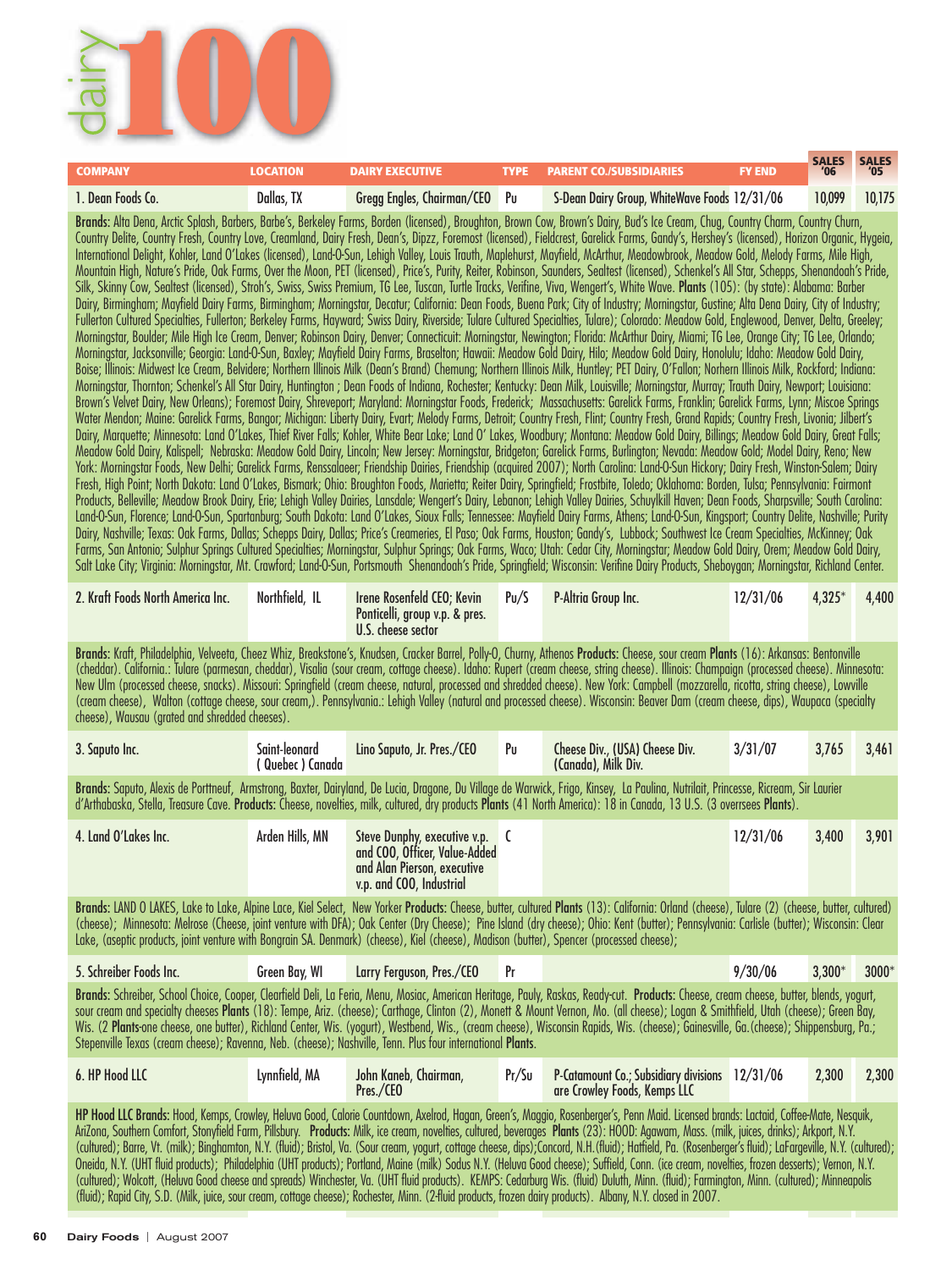

| <b>COMPANY</b>                                                                                                                                                                                                                                                                                                                                                                                                                                                                                                                                                                                                                                                                                                                                                                                                                                                                                                                                                                                                                                                                                                                                                                                                                                                                                                                                                                                                                                                                   | <b>LOCATION</b> | <b>DAIRY EXECUTIVE</b>                  | <b>TYPE</b>   | <b>PARENT CO./SUBSIDIARIES</b>                                                                                                                                                                                                                                                                                                                                                                                                                                                                                                                    | <b>FY END</b> | <b>SALES</b><br>'06 | <b>SALES</b><br>'05 |  |
|----------------------------------------------------------------------------------------------------------------------------------------------------------------------------------------------------------------------------------------------------------------------------------------------------------------------------------------------------------------------------------------------------------------------------------------------------------------------------------------------------------------------------------------------------------------------------------------------------------------------------------------------------------------------------------------------------------------------------------------------------------------------------------------------------------------------------------------------------------------------------------------------------------------------------------------------------------------------------------------------------------------------------------------------------------------------------------------------------------------------------------------------------------------------------------------------------------------------------------------------------------------------------------------------------------------------------------------------------------------------------------------------------------------------------------------------------------------------------------|-----------------|-----------------------------------------|---------------|---------------------------------------------------------------------------------------------------------------------------------------------------------------------------------------------------------------------------------------------------------------------------------------------------------------------------------------------------------------------------------------------------------------------------------------------------------------------------------------------------------------------------------------------------|---------------|---------------------|---------------------|--|
| 7. Leprino Foods Co.                                                                                                                                                                                                                                                                                                                                                                                                                                                                                                                                                                                                                                                                                                                                                                                                                                                                                                                                                                                                                                                                                                                                                                                                                                                                                                                                                                                                                                                             | Denver. CO      | James Leprino, Chairman                 | Pr            |                                                                                                                                                                                                                                                                                                                                                                                                                                                                                                                                                   | 10/30/06      | $2,200*$            | $2,000*$            |  |
| (9): Lemoore East, Lemoore West & Tracy, Calif.; Ft. Morgan, Colo.; Allendale & Remus, Mich.; Ravenna, Neb.; Roswell, N.M.; Waverly, N.Y.                                                                                                                                                                                                                                                                                                                                                                                                                                                                                                                                                                                                                                                                                                                                                                                                                                                                                                                                                                                                                                                                                                                                                                                                                                                                                                                                        |                 |                                         |               | Brands: Proprietary Brands Products: Mozzarella, provolone, pizza cheese, cheese blends, reduced fat Monterey Jack, lite mozzarella, whey protein concentrate, whey and lactose.                                                                                                                                                                                                                                                                                                                                                                  |               |                     | <b>Plants</b>       |  |
| 8. Dairy Farmers of America                                                                                                                                                                                                                                                                                                                                                                                                                                                                                                                                                                                                                                                                                                                                                                                                                                                                                                                                                                                                                                                                                                                                                                                                                                                                                                                                                                                                                                                      | Kansas City, MO | Rick Smith, Pres./CEO                   | C             | Fluid joint ventures not included in<br>sales figures                                                                                                                                                                                                                                                                                                                                                                                                                                                                                             | 12/31/06      | 2,172               | 2,430               |  |
| Brands: Borden, Breakstone, Mid-America Farms, Sport Shake Products: Cheese, milk, dried products, canned & bottled drinks, whey Plants (24): California: Corona (cheddar, monterey<br>jack, mozzarella, whey, cut & shredded cheese), Hughson (balancing facility, NFDM, butter), Turlock (mozzarella, condensed whey), Ventura (bottled dairy beverages); Colorado: Ft.<br>Morgan (balancing facility, condensed milk); Indiana: Goshen (balancing facility, butter, cream, condensed products); Louisiana: Franklinton (balancing facility, NFDM, cream, butter);<br>Michigan: Adrian (balancing facility, cream, condensed products) Minnesota: Winthrop (dried whey, milkfat, NFDM, butter); Zumbrota (cheeses, whey, dried products); Missouri: Cabool<br>(infant formulas, adult nutrition formulas); Monett (cheddar, reduced mineral whey); Springfield (bottled dairy beverages); Pennsylvania: Harleysville (butter); Mechanicsburg (bottled dairy<br>beverages), New Wilmington (Italian cheeses, whey); Reading (balancing facility, NFDM, condensed products, cream); Middlebury Center ((balancing facility, NFDM, condensed products,<br>cream); West Middlesex (analog cheese, shredded cheese); Texas: Schulenburg (cheese sauces, shelf-stable dips and sauces); Sulphur Springs (cultured buttermilk, cream, condensed<br>milk); Winnsboro, (butter, NFDM); Utah: Beaver (balancing facility, condensed milk, cream); Wisconsin: Plymouth (process cheeses). |                 |                                         |               |                                                                                                                                                                                                                                                                                                                                                                                                                                                                                                                                                   |               |                     |                     |  |
| 9. Agropur Cooperative                                                                                                                                                                                                                                                                                                                                                                                                                                                                                                                                                                                                                                                                                                                                                                                                                                                                                                                                                                                                                                                                                                                                                                                                                                                                                                                                                                                                                                                           | Quebec Canada   | Pierre Claprood, CEO                    | C             | Ultima Foods Inc. (joint venture)                                                                                                                                                                                                                                                                                                                                                                                                                                                                                                                 | 11/1/06       | 2,128               | $2,012^{\wedge}$    |  |
|                                                                                                                                                                                                                                                                                                                                                                                                                                                                                                                                                                                                                                                                                                                                                                                                                                                                                                                                                                                                                                                                                                                                                                                                                                                                                                                                                                                                                                                                                  |                 |                                         |               | Brands: Oka, Vaudreuil, UltrA'milk, Sealtest, Natrel Ultra'Milk, Natrel Nutrition 24, Yoplait,* Source Products: Cheeses, butter, milk, specialty milk, yogurt Plants (19): Alberta:<br>Lethbridge; British Columbia: Chilliwack; Ontario: Brantford, Bright Cheese House, Ottawa, Toronto, Sudbury; Quebec: Amqui, Beauceville, Granby (2), Notre Dame du Bon Conseil, Oka,<br>Plessisville, Quebec, Saint-Alexandre, Saint-Bruno, Sainte-Hyacinthe, Saint-Laurent U.S.A.: Middlebury (Indiana) *Yoplait is sold under a distribution agreement. |               |                     |                     |  |
| 10. Kroger Co. Dairy Operations                                                                                                                                                                                                                                                                                                                                                                                                                                                                                                                                                                                                                                                                                                                                                                                                                                                                                                                                                                                                                                                                                                                                                                                                                                                                                                                                                                                                                                                  | Cincinnatti, OH | Geoffrey Covert,<br>pres. manufacturing | S             | The Kroger Co.                                                                                                                                                                                                                                                                                                                                                                                                                                                                                                                                    |               | $2,100*$            | $2,100*$            |  |
| Brands: Kroger, Private Selection Products: Milk, ice cream, novelties, cultured, cheese Plants (18): Centennial Farms Dairy, Atlanta; Compton Creamery, Compton, Calif.; Crossroad Farms<br>Dairy, Indianapolis; Heritage Farms Dairy, Murfreesboro, Tenn.; Jackson Dairy, Hutchinson, Kan.; Jackson Ice Cream, Denver; Layton Dairy, Layton, Utah; Michigan Dairy, Livonia, Mich.;<br>Riverside Creamery, Riverside, Calif.; Southern Ice Cream Specialties, Marietta, Ga.; Springdale Ice Cream, Cincinnati, Ohio; Swan Island Dairy, Portland, Ore; Tamarack Farms Dairy, Newark,<br>Ohio; Tolleson Dairy, Tolleson, Ariz.; Turkey Hill Dairy, Conestoga, Pa.; Vandervoort Dairy, Fort Worth, Texas; Westover Dairy, Lynchburg, Va.; Winchester Dairy Farms, Winchester, Ky.                                                                                                                                                                                                                                                                                                                                                                                                                                                                                                                                                                                                                                                                                                 |                 |                                         |               |                                                                                                                                                                                                                                                                                                                                                                                                                                                                                                                                                   |               |                     |                     |  |
| 11. Dreyer's Grand Ice<br><b>Cream Holdings Inc.</b>                                                                                                                                                                                                                                                                                                                                                                                                                                                                                                                                                                                                                                                                                                                                                                                                                                                                                                                                                                                                                                                                                                                                                                                                                                                                                                                                                                                                                             | Oakland, CA     | T. Gary Rogers, Chairman, CEO Pu        |               |                                                                                                                                                                                                                                                                                                                                                                                                                                                                                                                                                   | 12/31/06      | $1,900*$            | 1,700               |  |
| Utah; Laurel, Md.                                                                                                                                                                                                                                                                                                                                                                                                                                                                                                                                                                                                                                                                                                                                                                                                                                                                                                                                                                                                                                                                                                                                                                                                                                                                                                                                                                                                                                                                |                 |                                         |               | Brands: Dreyer's, Edy's, Häagen-Dazs, Nestlé, Starbucks Products: Ice cream, novelties Plants (7): Bakersfield, City of Commerce, and Tulare, Calif.; Fort Wayne, Ind.; Houston; Snelgrove,                                                                                                                                                                                                                                                                                                                                                       |               |                     |                     |  |
| 12. Good Humor-Breyers Ice Cream                                                                                                                                                                                                                                                                                                                                                                                                                                                                                                                                                                                                                                                                                                                                                                                                                                                                                                                                                                                                                                                                                                                                                                                                                                                                                                                                                                                                                                                 | Green Bay, WI   | Eric Walsh, President                   | $\mathsf{S}$  | <b>P-Unilever Plc</b>                                                                                                                                                                                                                                                                                                                                                                                                                                                                                                                             | 12/31/06      | 1,700               | 1700^               |  |
| desserts and novelties)                                                                                                                                                                                                                                                                                                                                                                                                                                                                                                                                                                                                                                                                                                                                                                                                                                                                                                                                                                                                                                                                                                                                                                                                                                                                                                                                                                                                                                                          |                 |                                         |               | Brands: Breyers, Popsicle, Klondike, Good Humor Products: Ice cream, novelties Plants (7): Clearwater, Fla. (novelties); Huntington, Ind. (ice cream); Hagerstown,<br>Md. (novelties); Framingham, Mass. (ice cream); Sikeston, Mo. (ice cream and novelties); Henderson, Nev. (ice cream & novelties) Simcoe, Ontario (ice cream, frozen                                                                                                                                                                                                         |               |                     |                     |  |
| 13. Parmalat Canada                                                                                                                                                                                                                                                                                                                                                                                                                                                                                                                                                                                                                                                                                                                                                                                                                                                                                                                                                                                                                                                                                                                                                                                                                                                                                                                                                                                                                                                              | Toronto, Canada | Alnashir "Nash" Lakha,<br>Pres./CEO     | S             | P-Parmalat Finanziaria SpA (Italy)                                                                                                                                                                                                                                                                                                                                                                                                                                                                                                                | 12/31/06      | 1,700               | 1,700               |  |
| Brands: Astro, Balderson, Beatrice, Black Diamond, Lactantia, Parmalat, Sensational Soy Products: Milk , cream, cheese , butter , cream cheese, cultured products yogourt, sour cream,<br>cottage cheese, specialty ingredients, margarine, soy beverages, milk powders, evaporated products, sweetened whole condensed milk Plants (18): Alberta (2): Calgary (fluid milk),<br>Lethbridge (yogurt, sour cream, cottage cheese); Manitoba (3): Grunthal (cheese), St. Claude (butter milk powders, evaporated products, Winnipeg (milk, cream, ice cream mixes); Ontario<br>(9): Belleville (cheese), Brampton (Toronto) (milk, cream, milk shake and ice cream mixes, soy beverages), Mitchell (butter, cream cheese, evaporated products, milk powders SWC),<br>Niagara on the Lake (cultured), Sudbury (fluid milk), Thunder Bay (milk, cream), Rakely (Toronto) (cultured), Winchester (butter, cheese, evaporated products, milk powders); Quebec<br>(5): Laverlochere (butter, evaporated products, milk powders), Marieville (cheese), Montreal (milk, cream and mixes), St. Hyacinthe (milk, cream), Victoriaville (butter, cheese, evaporated<br>products, powders, margarine).                                                                                                                                                                                                                                                                                         |                 |                                         |               |                                                                                                                                                                                                                                                                                                                                                                                                                                                                                                                                                   |               |                     |                     |  |
| 14. Darigold Inc.                                                                                                                                                                                                                                                                                                                                                                                                                                                                                                                                                                                                                                                                                                                                                                                                                                                                                                                                                                                                                                                                                                                                                                                                                                                                                                                                                                                                                                                                | Seattle, WA     | John Underwood, CEO                     | $\zeta/\zeta$ | P-Northwest Dairy Assn.<br>S-Dairy Export Co.                                                                                                                                                                                                                                                                                                                                                                                                                                                                                                     | 3/31/07       | 1,500               | 1,500               |  |
| butter), Lynden (powder, condensed products, bulk cream), Seattle (milk), Sunnyside (cheese, dry whey)                                                                                                                                                                                                                                                                                                                                                                                                                                                                                                                                                                                                                                                                                                                                                                                                                                                                                                                                                                                                                                                                                                                                                                                                                                                                                                                                                                           |                 |                                         |               | Brands: Darigold Products: Milk, cheese, cultured, butter Plants (10): Idaho: Boise (milk, soy products, ultrapastuerized products), Caldwell (powders, bulk cream); Jerome (powders,<br>ultrfiltered milk products, bulk cream, condensed products). Oregon: Medford (milk), Portland (ultrapastuerized products); Washington: Chehalis (powders, bulk cream); Issaquah (cultured,                                                                                                                                                               |               |                     |                     |  |
| 15. Great Lakes Cheese Co.                                                                                                                                                                                                                                                                                                                                                                                                                                                                                                                                                                                                                                                                                                                                                                                                                                                                                                                                                                                                                                                                                                                                                                                                                                                                                                                                                                                                                                                       | Hiram, OH       | Gary Vanic, President                   | Pr            | S-Empire Cheese Inc.                                                                                                                                                                                                                                                                                                                                                                                                                                                                                                                              | 12/31/06      | 1,400               | 1,375               |  |
| cheese); Plymouth, Wis. (packaging); Filmore UT, (cheese packaging); Wausau, Wis., (packaging)                                                                                                                                                                                                                                                                                                                                                                                                                                                                                                                                                                                                                                                                                                                                                                                                                                                                                                                                                                                                                                                                                                                                                                                                                                                                                                                                                                                   |                 |                                         |               | Brands: Great Lakes, Rico Mia, America's Accent Products: Cheese Plants (7): Adams & Cuba, N.Y. (cheese manufacturing); Hiram, Ohio (cheese packaging); LaCrosse, Wis. (processing                                                                                                                                                                                                                                                                                                                                                                |               |                     |                     |  |
|                                                                                                                                                                                                                                                                                                                                                                                                                                                                                                                                                                                                                                                                                                                                                                                                                                                                                                                                                                                                                                                                                                                                                                                                                                                                                                                                                                                                                                                                                  |                 |                                         |               |                                                                                                                                                                                                                                                                                                                                                                                                                                                                                                                                                   |               |                     |                     |  |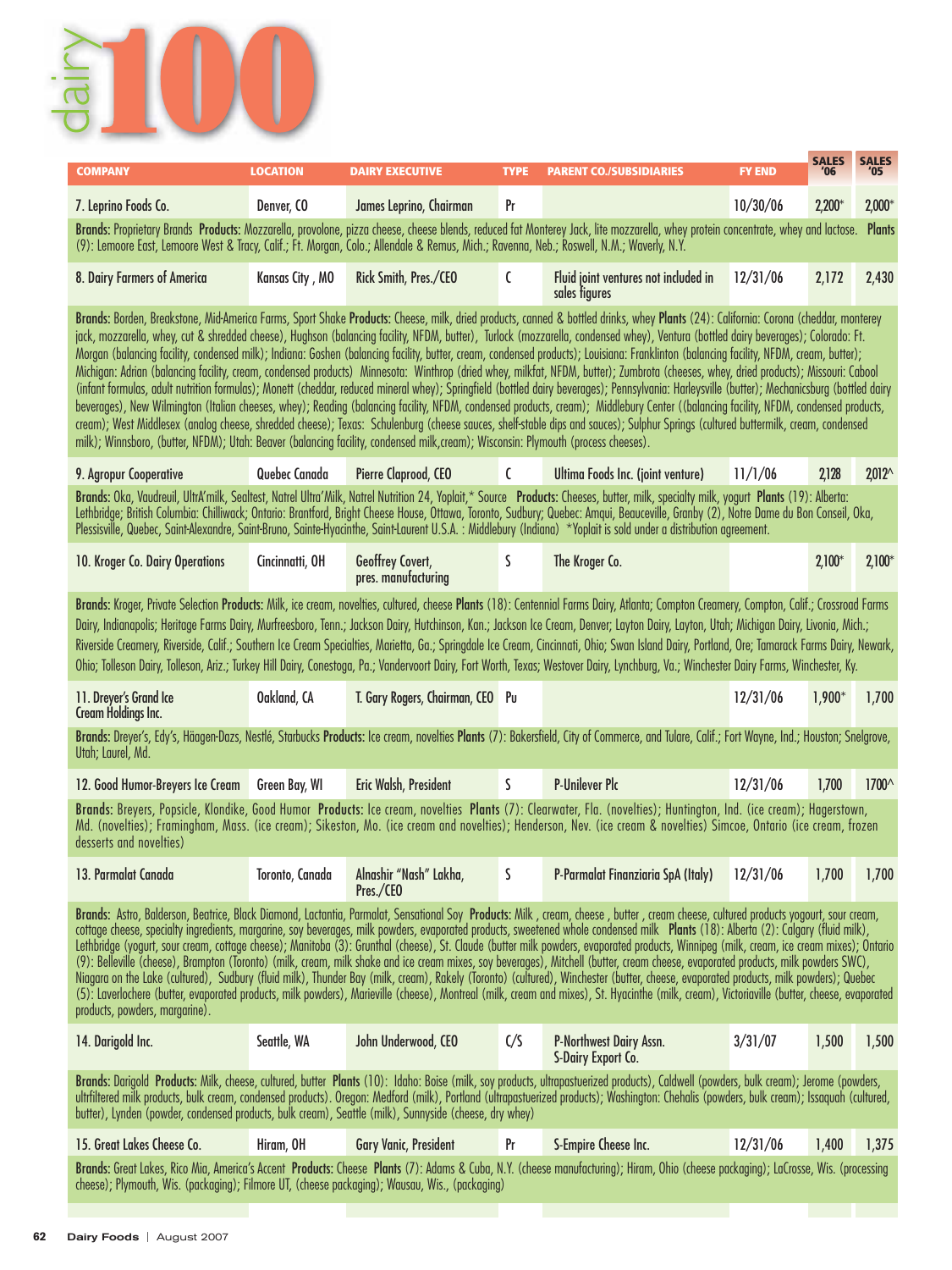

| <b>COMPANY</b>                                                                                                                                                                                                                                                                                                                                                                                                                                                                                                                                                                                                                                                                                                                                                                                                                                                                                                                 | <b>LOCATION</b>  | <b>DAIRY EXECUTIVE</b>                                  | <b>TYPE</b>  | <b>PARENT CO./SUBSIDIARIES</b>                                                                                                                                                                                                                                                                                                                                                                                                                                                                                                                                                                                                                                                                                                                        | <b>FY END</b> | <b>SALES</b><br>'06 | <b>SALES</b><br>'05 |
|--------------------------------------------------------------------------------------------------------------------------------------------------------------------------------------------------------------------------------------------------------------------------------------------------------------------------------------------------------------------------------------------------------------------------------------------------------------------------------------------------------------------------------------------------------------------------------------------------------------------------------------------------------------------------------------------------------------------------------------------------------------------------------------------------------------------------------------------------------------------------------------------------------------------------------|------------------|---------------------------------------------------------|--------------|-------------------------------------------------------------------------------------------------------------------------------------------------------------------------------------------------------------------------------------------------------------------------------------------------------------------------------------------------------------------------------------------------------------------------------------------------------------------------------------------------------------------------------------------------------------------------------------------------------------------------------------------------------------------------------------------------------------------------------------------------------|---------------|---------------------|---------------------|
| 16. National Dairy Holdings LP                                                                                                                                                                                                                                                                                                                                                                                                                                                                                                                                                                                                                                                                                                                                                                                                                                                                                                 | Dallas, TX       | Allen Meyer, Chairman/CEO                               | Pr           | 50% owned by Dairy<br><b>Farmers of America</b>                                                                                                                                                                                                                                                                                                                                                                                                                                                                                                                                                                                                                                                                                                       | 12/31/06      | 1,360               | 1,415               |
|                                                                                                                                                                                                                                                                                                                                                                                                                                                                                                                                                                                                                                                                                                                                                                                                                                                                                                                                |                  |                                                         |              | Brands: Borden, Meadow Gold, Cream O' Weber, Dairy Fresh, Flav-O-Rich, Sinton, Velda and others Plants (19): Alabama: Dairy Fresh, Cowarts, Greensbroro, Pritchard; Colorado: Sinton,<br>Colorado Springs; Florida: Velda Farms, Miami & Winter Haven (fluid); Georgia: Decatur (ice cream mix); Kentucky: Goldenrod, Madisonville (fluid) Flav-O-Rich, London, (fluid); Louisiana:<br>Borden LaFayerte, (fluid) Dairy Fresh, Baker, Mississippi, Dairy Fresh, Hattiesburg, Ohio, Dairymen's, Cleveland (fluid); H. Myer, Cincinatti (Fluid); South Carolina Coburg, N. Charleston<br>(fluid); Texas Borden, Austin, Conroe & Dallas (all fluid); Utah, Cream O' Weber, Salt Lake City (fluid); (Chatanooga Dairy, Chatanooga, Tenn. closed in 2006). |               |                     |                     |
| 17. Prairie Farms Dairy Inc.                                                                                                                                                                                                                                                                                                                                                                                                                                                                                                                                                                                                                                                                                                                                                                                                                                                                                                   | Carlinville, IL  | Ed Mullins, CEO                                         | C            | Several joint ventures, not included 9/30/06<br>in sales figures                                                                                                                                                                                                                                                                                                                                                                                                                                                                                                                                                                                                                                                                                      |               | 1,341               | 1,220               |
| Brands: Prairie Farms, North Star, Pevely, Old Recipe, Turner<br>Jefferson City (milk) St. Louis (2) (milk, ice cream, novelties); Tennessee: Memphis, (fluid products); Covington, Tenn. (cultured, ice cream).                                                                                                                                                                                                                                                                                                                                                                                                                                                                                                                                                                                                                                                                                                               |                  |                                                         |              | Products: Milk, ice cream, novelties, cultured Plants (24): Arkansas: Little Rock (2-fluid products); Illinois: Carbondale<br>(cultured), Carlinville (milk), Decatur (ice cream), Granite City (milk), O'Fallon (ice cream), Olney (milk), Peoria (milk), Quincy (2) (milk, cultured), Springfield (ice cream mix); Indiana:<br>Anderson (milk), Fort Wayne (milk, cultured), Holland (milk), Lafayette (novelties); Kentucky: Somerset (milk), Fulton, (Milk); Michigan: Battle Creek (milk); Mississippi: Kosciusko; Missouri:                                                                                                                                                                                                                     |               |                     |                     |
| 18. Yoplait-Colombo                                                                                                                                                                                                                                                                                                                                                                                                                                                                                                                                                                                                                                                                                                                                                                                                                                                                                                            | Minneapolis, MN  | <b>Bob Waldron, President</b>                           | S.           | <b>P-General Mills Inc.</b>                                                                                                                                                                                                                                                                                                                                                                                                                                                                                                                                                                                                                                                                                                                           | 12/31/06      | $1,300*$            | 1,300               |
|                                                                                                                                                                                                                                                                                                                                                                                                                                                                                                                                                                                                                                                                                                                                                                                                                                                                                                                                |                  |                                                         |              | Brands: Yoplait, Colombo, Nouriche Products: Cultured Plants (4): Carson, Calif.; Methuen, Mass.; Murphreesboro, Tenn.; Reed City, Mich. (all make yogurt and yogurt drinks)                                                                                                                                                                                                                                                                                                                                                                                                                                                                                                                                                                          |               |                     |                     |
| 19. Wells' Dairy Inc.                                                                                                                                                                                                                                                                                                                                                                                                                                                                                                                                                                                                                                                                                                                                                                                                                                                                                                          | LeMars, IA       | Gary Wells, CEO                                         | Pr           |                                                                                                                                                                                                                                                                                                                                                                                                                                                                                                                                                                                                                                                                                                                                                       | 12/31/06      | 1,280               | 1,100               |
| & cultured); Saint George, Utah                                                                                                                                                                                                                                                                                                                                                                                                                                                                                                                                                                                                                                                                                                                                                                                                                                                                                                |                  |                                                         |              | Brands: Blue Bunny, Weight Watchers (licensed) Products: Ice cream, novelties, cultured, milk Plants (5): LeMars, Iowa (2 ice cream & novelties, 1 milk & cultured); Omaha, Neb. (milk                                                                                                                                                                                                                                                                                                                                                                                                                                                                                                                                                                |               |                     |                     |
| 20. Foremost Farms USA Cooperative Baraboo, WI                                                                                                                                                                                                                                                                                                                                                                                                                                                                                                                                                                                                                                                                                                                                                                                                                                                                                 |                  | David Fuhrmann, Pres.                                   | C            |                                                                                                                                                                                                                                                                                                                                                                                                                                                                                                                                                                                                                                                                                                                                                       | 12/31/06      | 1,245               | 1,419               |
| Brands: Golden Guernsey, Foremost, Morning Glory Products: Cheese, cultured, milk, whey products, fruit juice Plants (21): Iowa: Waukon (whey protein concentrate, whey protein<br>isolates); Minnesota: Preston (dry blends, whey protein concentrate); Wisconsin: Alma Center (mozzarella, whey), Appleton (mozzarella & whey), Chilton (Italian cheeses, whey), Clayton<br>(mozzarella, whey), De Pere (milk, cultured), Lancaster (cheeses, whey), Madison (juices, sports drinks), Marshfield (cheese, whey), Milan (mozzarella, whey), Plover (whey), Reedsburg<br>(butter, butter blends, condensed skim), Richland Center (mozzarella, whey), Rothschild (whey, permeate, lactose), Sparta (powders, condensed, blends, cream, whey), Waukesha (milk,<br>ice cream mix), Waumandee (cheeses, whey), Wilson (mozzarella, whey) *Six facilities closed in 2003 include Decorah, Appleton (1), Hillsboro, and Abbotsford. |                  |                                                         |              |                                                                                                                                                                                                                                                                                                                                                                                                                                                                                                                                                                                                                                                                                                                                                       |               |                     |                     |
| 21. California Dairies Inc.                                                                                                                                                                                                                                                                                                                                                                                                                                                                                                                                                                                                                                                                                                                                                                                                                                                                                                    | Visalia, CA      | Richard Cotta, Pres./CEO C                              |              | S-Challenge Dairy, Los Banos Foods 12/31/06                                                                                                                                                                                                                                                                                                                                                                                                                                                                                                                                                                                                                                                                                                           |               | 1,150               | 980                 |
| Brands: Danish, Challenge Products: Milk, cheese, butter, powder, condensed milk. Plants (5): California-Artesia (milk, powder), Fresno (milk, powder, butter), Los Banos (milk, butter),<br>Tipton (milk, powder, butter), Turlock (butter, powder)                                                                                                                                                                                                                                                                                                                                                                                                                                                                                                                                                                                                                                                                           |                  |                                                         |              |                                                                                                                                                                                                                                                                                                                                                                                                                                                                                                                                                                                                                                                                                                                                                       |               |                     |                     |
| 22. Associated Milk Producers Inc.                                                                                                                                                                                                                                                                                                                                                                                                                                                                                                                                                                                                                                                                                                                                                                                                                                                                                             | New Ulm, MN      | Mark Furth, Pres./CEO                                   | $\mathsf{C}$ | Acquired Cass Clay in May 2007                                                                                                                                                                                                                                                                                                                                                                                                                                                                                                                                                                                                                                                                                                                        | 12/31/06      | 1,100               | 1,100               |
| (cheese, whey), Portage (cheese processing & packaging) Glencoe, Minn.                                                                                                                                                                                                                                                                                                                                                                                                                                                                                                                                                                                                                                                                                                                                                                                                                                                         |                  |                                                         |              | Brands: State Brand, private label Products: Cheese, butter, powder, whey Plants (13): lowa: Arlington (NFDM, cream), Mason City (instant milk), Sanborn (cheese,<br>condensed whey), Sibley (NFDM, cream); Minnesota: Dawson (2) (cheese & whey; aseptic cheese sauce and pudding), Duluth (milk), New Ulm (butter), Paynesville (cheese,<br>condensed whey), Rochester (cheese, whey protein concentrate, lactose, ice cream mix); South Dakota: Freeman (NFDM, cream); Wisconsin: Blair (cheese, whey), Jim Falls                                                                                                                                                                                                                                  |               |                     |                     |
| 23. ConAgra Foods Inc.                                                                                                                                                                                                                                                                                                                                                                                                                                                                                                                                                                                                                                                                                                                                                                                                                                                                                                         | Omaha, NE        | Bruce Rohde, Chairman/CEO Pu                            |              |                                                                                                                                                                                                                                                                                                                                                                                                                                                                                                                                                                                                                                                                                                                                                       |               | $1.060*$            | $1,060*$            |
| margarine and spreads, pudding                                                                                                                                                                                                                                                                                                                                                                                                                                                                                                                                                                                                                                                                                                                                                                                                                                                                                                 |                  |                                                         |              | Brands: County Line, Dorman's, Healthy Choice, Reddi-wip, Blue Bonnet, Fleischmann's, Parkay, Snack Pack, Squeez 'n Go Hershey's Products: Cheese, ice cream, whipped topping,                                                                                                                                                                                                                                                                                                                                                                                                                                                                                                                                                                        |               |                     |                     |
| 24. (Tie) Dannon Co. Inc.                                                                                                                                                                                                                                                                                                                                                                                                                                                                                                                                                                                                                                                                                                                                                                                                                                                                                                      | White Plains, NY | Juan Carlos Dalto, President                            | <b>S</b>     | P-Groupe Danone S.A.                                                                                                                                                                                                                                                                                                                                                                                                                                                                                                                                                                                                                                                                                                                                  | 12/31/06      | 1,000               | $795*$              |
| drinks)                                                                                                                                                                                                                                                                                                                                                                                                                                                                                                                                                                                                                                                                                                                                                                                                                                                                                                                        |                  |                                                         |              | Brands: Activia, DanActive, Danimals, Dannon, Frusion, la Creme, Light & Fit. Products: Cultured Plants (3): Minster, Ohio; Fort Worth, Texas; West Jordan, Utah (all yogurt and dairy                                                                                                                                                                                                                                                                                                                                                                                                                                                                                                                                                                |               |                     |                     |
| 24. (Tie) Fonterra USA                                                                                                                                                                                                                                                                                                                                                                                                                                                                                                                                                                                                                                                                                                                                                                                                                                                                                                         | Lemoyne, PA      | Don Learmonth, Pres.                                    | S            | P-Fonterra S-DairiConcepts LLC                                                                                                                                                                                                                                                                                                                                                                                                                                                                                                                                                                                                                                                                                                                        |               | 1,000               | 910                 |
| DairiConcepts joint venture with DFA): Kansas City & Springfield, Mo., Hummelstown, Pa.                                                                                                                                                                                                                                                                                                                                                                                                                                                                                                                                                                                                                                                                                                                                                                                                                                        |                  |                                                         |              | Products: Cheese, milk proteins, cheese ingredients Plants (6): Allerton, Iowa; Pollock, S.D. (both dairy ingredients); Greenwood Valley Cheese, Greenwood, Wis.; (following are part of                                                                                                                                                                                                                                                                                                                                                                                                                                                                                                                                                              |               |                     |                     |
| 26. Safeway Dairy Div.                                                                                                                                                                                                                                                                                                                                                                                                                                                                                                                                                                                                                                                                                                                                                                                                                                                                                                         | Pleasanton, CA   | Lawrence Jackson, Sr. V.P.,<br><b>Supply Operations</b> | S            | P-Safeway Inc., S-Vons, Randall's,<br>Dominick's, Carr-Gottstein, Genuardi's                                                                                                                                                                                                                                                                                                                                                                                                                                                                                                                                                                                                                                                                          | 12/31/06      | 970*                | 960*                |
| Edmonton (2-milk, cultured & ice cream); British Columbia-Vancouver (milk); Manitoba-Winnipeg (2-milk, ice cream & cheese)                                                                                                                                                                                                                                                                                                                                                                                                                                                                                                                                                                                                                                                                                                                                                                                                     |                  |                                                         |              | Brands: Lucerne, Dairy Glenn, Safeway, Products: Milk, cultured, ice cream, novelties. Plants (17): Arizona-Tempe (milk); California- Los Angeles (2-milk, ice cream), San Leandro<br>(milk); Colorado Denver (2-milk, cheese);Maryland Capital Heights (ice cream); Oregon Clackamas (2-milk, cultured); Washington Bellevue (2-milk, ice cream), Moses Lake (milk); Alberta-                                                                                                                                                                                                                                                                                                                                                                        |               |                     |                     |
| 27. Grassland Dairy Products Inc.                                                                                                                                                                                                                                                                                                                                                                                                                                                                                                                                                                                                                                                                                                                                                                                                                                                                                              | Greenwood, WI    | <b>Dallas Wuethrich, President</b>                      | Pr           |                                                                                                                                                                                                                                                                                                                                                                                                                                                                                                                                                                                                                                                                                                                                                       | 12/31/06      | $817*$              | $375*$              |
| Dairy)                                                                                                                                                                                                                                                                                                                                                                                                                                                                                                                                                                                                                                                                                                                                                                                                                                                                                                                         |                  |                                                         |              | Brands: Grassland, private labels Products: Butter, butter oil, butter blends, buttermilk, milk Plants (3): Greenwood, Wis.; West Point, Neb., and Hyram, Utah. (acquired West Point                                                                                                                                                                                                                                                                                                                                                                                                                                                                                                                                                                  |               |                     |                     |
|                                                                                                                                                                                                                                                                                                                                                                                                                                                                                                                                                                                                                                                                                                                                                                                                                                                                                                                                |                  |                                                         |              |                                                                                                                                                                                                                                                                                                                                                                                                                                                                                                                                                                                                                                                                                                                                                       |               |                     |                     |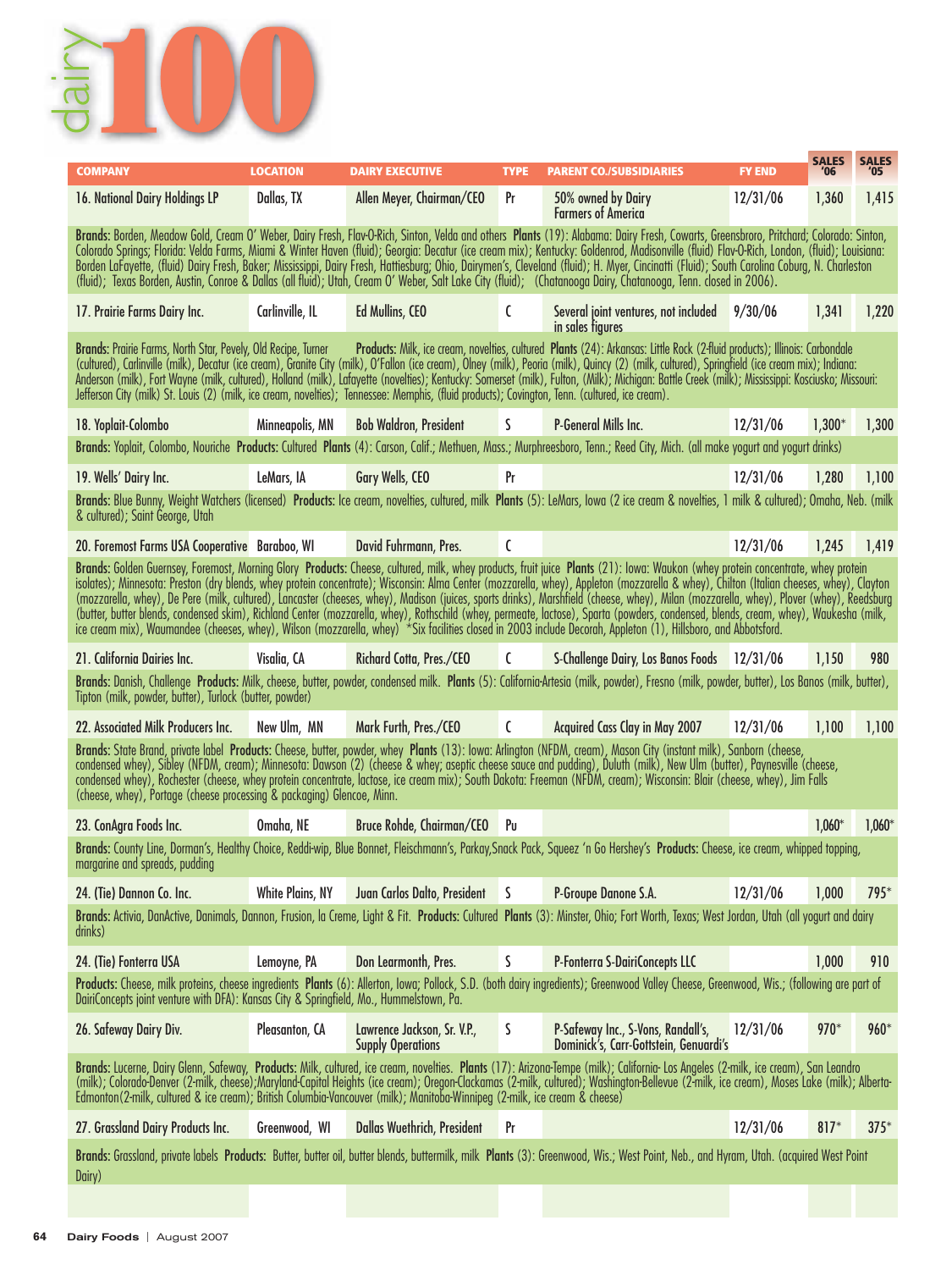

| <b>COMPANY</b>                                                                                                                                              | <b>LOCATION</b>    | <b>DAIRY EXECUTIVE</b>                          | <b>TYPE</b> | <b>PARENT CO./SUBSIDIARIES</b>                                                                                                                                                                                                                                                                                                                                                             | <b>FY END</b> | <b>SALES</b><br>'06 | <b>SALES</b><br>'05 |
|-------------------------------------------------------------------------------------------------------------------------------------------------------------|--------------------|-------------------------------------------------|-------------|--------------------------------------------------------------------------------------------------------------------------------------------------------------------------------------------------------------------------------------------------------------------------------------------------------------------------------------------------------------------------------------------|---------------|---------------------|---------------------|
| 28. Hilmar Cheese Co.                                                                                                                                       | Hilmar, CA         | John Jeter, Pres./CEO                           | Pr          |                                                                                                                                                                                                                                                                                                                                                                                            | 12/31/06      | 800                 | 800                 |
| Brands: None Products: Cheese, whey protein concentrate, lactose Plants (1): Hilmar, Calif. (cheese, whey protein concentrate, lactose)                     |                    |                                                 |             |                                                                                                                                                                                                                                                                                                                                                                                            |               |                     |                     |
| 29. Agri-Mark Inc.                                                                                                                                          | Methuen, MA        | Paul Johnston, CEO                              | C           | <b>S-Cabot Creamery (sales figures</b><br>include Cabot), Cheese                                                                                                                                                                                                                                                                                                                           | 11/29/06      | 682                 | 753^                |
| cultured); Middlebury, Vt. (cheddar, whey protein) Chateaugay, N.Y. (Cheddar, muenster and specialty cheese)                                                |                    |                                                 |             | Brands: Cabot, McCadam Products: Cheese, butter, milk, cultured, non-fat powder Plants (4): West Springfield, Mass. (butter, cream, condensed products, NFDM); Cabot, Vt. (cheddar,                                                                                                                                                                                                        |               |                     |                     |
| 30. Bongrain N.A.                                                                                                                                           | Mahwah, N.J.       | <b>Tom Swartele, President</b>                  | S           | P-Bongrain S.A.; S-Advanced Food<br><b>Products (JV with Land O'Lakes)</b>                                                                                                                                                                                                                                                                                                                 | 12/31/06      | 635                 | 635                 |
| puddings. spreads, dairy bevs)                                                                                                                              |                    |                                                 |             | Products: Cheese, cream cheese, cheese sauce, dips, spread, puddings, dairy beverages. Plants (7): BC USA subs.-City of Industry, Calif. (cheese); Los Angeles (cream cheese); Lena, Ill.<br>(cheese); New Holland, Pa. (cream cheese); SFI Corp. subs.-Fairfield, N.J. (specialty cheeses); Adv. Food Prod. subs.-Visalia, Calif., New Holland, Pa., Clearlake, Wis. (cheese sauce, dips, |               |                     |                     |
| 31. Lactalis America Group                                                                                                                                  | <b>Buffalo, NY</b> | Frederick Bouisset,<br>President/CEO            | S           | P-Groupe Lactalis S.A. (France). Am. 12/31/06<br>subsidiaries Sorrento Lactalis,<br>Lactalis USA                                                                                                                                                                                                                                                                                           |               | 621                 | 755                 |
| <b>Brands: President, Sorrento, Precious</b><br>2005). Sorrento Lactalis: Buffalo (mozzerella, ricotta and provolone); ; Nampa, Idaho (mozzarella, snacks). |                    |                                                 |             | Products: Cheese Plants (5): Lactalis USA (all brie and Feta): Turlock, Calif. (brie, feta); Belmont, Wis. (brie, feta); Merrill, Wis. (acquired                                                                                                                                                                                                                                           |               |                     |                     |
| 32. Glanbia Foods Inc.                                                                                                                                      | Twin Falls, ID     | Jeffry O. Williams, President                   | S           | P-Glanbia Plc (Ireland)                                                                                                                                                                                                                                                                                                                                                                    | 12/31/06      | 590                 | 625                 |
| Falls (cheese); New Mexico-Clovis (South West Cheese LLC, joint venture with DFA and other cooperatives).                                                   |                    |                                                 |             | Brands: None Products: Cheese, whey protein concentrates, milk calcium, whey protein isolate, lactose, lactoferin Plants (5): Idaho-Gooding (2-cheese, whey); Richfield (whey); Twin                                                                                                                                                                                                       |               |                     |                     |
| 33. Sargento Inc.                                                                                                                                           | Plymouth, WI       | Louis Gentine, Chairman                         | Pr          |                                                                                                                                                                                                                                                                                                                                                                                            | 12/31/06      | 580*                | 540*                |
| Brands: Sargento Products: Cheese Plants (3): Hilbert, Wis. (processed cheese); Kiel, Wis. (snacks); Plymouth, Wis. (slices, shreds)                        |                    |                                                 |             |                                                                                                                                                                                                                                                                                                                                                                                            |               |                     |                     |
| 34. Publix Supermarkets, Inc.                                                                                                                               | Lakeland, FL       | <b>Mike Smith, VP Manufacturing</b>             |             | <b>PR Captive Dairy</b>                                                                                                                                                                                                                                                                                                                                                                    | 12/31/06      | 575                 | 575                 |
| Lawrenceville, Ga.                                                                                                                                          |                    |                                                 |             | Brands: Publix Products: Milk, ice cream, frozen yogurt, cultured, juice, water, carbonated soft drinks, other beverages Plants (3):Lakeland, Fla.; Deerfield Beach, Fla.;                                                                                                                                                                                                                 |               |                     |                     |
| 35. Davisco Foods Int'l Inc.                                                                                                                                | Eden Prarie, MN    | Mark Davis, President                           | Pr          |                                                                                                                                                                                                                                                                                                                                                                                            |               | 550*                | 550*                |
| Products: Cheese, whey ingredients                                                                                                                          |                    |                                                 |             |                                                                                                                                                                                                                                                                                                                                                                                            |               |                     |                     |
| 36. HEB Dairy Div.                                                                                                                                          | San Antonio, TX    | <b>Tony Garcia,</b><br>dir. of dairy operations | ς           | P-H. E. Butt Grocery Co.                                                                                                                                                                                                                                                                                                                                                                   |               | 495*                | $475*$              |
| Products: Milk, ice cream, cultured                                                                                                                         |                    |                                                 |             |                                                                                                                                                                                                                                                                                                                                                                                            |               |                     |                     |
| 37. Alto Dairy Cooperative                                                                                                                                  | Waupun, WI         | Rich Scheuerman Pres./CEO                       | C           |                                                                                                                                                                                                                                                                                                                                                                                            | 6/30/06       | 482                 | 428^                |
| Brands: Black Creek Classic, Alto Bello Products: Cheese, whey products Plants (2): Waupun and Black Creek, Wis. (both cheese)                              |                    |                                                 |             |                                                                                                                                                                                                                                                                                                                                                                                            |               |                     |                     |
| 38. Upstate Niagara Cooperative Inc. Buffalo, NY<br>(Upstate Farms and Niagara-O-At-Ka<br>have merged)                                                      |                    | <b>Bob Hall, CEO</b>                            | C           | S-O-At-Ka Milk Products (sales now<br>included.Merged 2006)                                                                                                                                                                                                                                                                                                                                | 12/31/06      | 470                 | NA                  |
|                                                                                                                                                             |                    |                                                 |             | Brands: Bison, Upstate Farms, Milk For Life, Intense Milk Products: Milk, ice cream, cultured, juices Plants (3): Buffalo, N.Y (2-milk & ice cream; cultured), Rochester, N.Y. (milk)                                                                                                                                                                                                      |               |                     |                     |
| 39. Stremicks Heritage Foods                                                                                                                                | Santa Ana, CA      | Lou Stremick, Pres./CEO                         | Pr          |                                                                                                                                                                                                                                                                                                                                                                                            | 12/31/06      | 440                 | 410                 |
| (nectars, clam & tomato juice).                                                                                                                             |                    |                                                 |             | Brands: NesQuik, CoffeeMate, Nestea, Kern's Nectar Products: Milk, non-dairy creamers, drinks, ice cream mixes, soy, juices. Plants (5): California: Santa Ana (UHT milk) Riverside<br>(coffee creamer, juices) Cedar City (rice & soy drinks, CoffeeMate, juices); Missouri:Joplin (yogurt-based beverages, milk, other beverages, coffee creamers, soups) Mexico — Mexicali B.C.         |               |                     |                     |
| 40. Maryland and Virginia Milk<br>Producers Co-op.                                                                                                          | Reston, VA         | Jay Bryant, Gen. Mgr.                           | C           | <b>S-Valley Milk Products</b>                                                                                                                                                                                                                                                                                                                                                              | 12/31/06      | 432                 | 397                 |
| New Bern, N.C. (milk), Newport News, Va. (milk); Strasburg, Va. (powder, condensed, cream, butter).                                                         |                    |                                                 |             | Brands: Maola, Marva Maid, Products: Milk, juice, ice cream mixes, condensed, cream, powder, butter. Plants (5): Laurel, Md. (cream, butter, powder, condensed); Landover Md. (milk),                                                                                                                                                                                                      |               |                     |                     |
|                                                                                                                                                             |                    |                                                 |             |                                                                                                                                                                                                                                                                                                                                                                                            |               |                     |                     |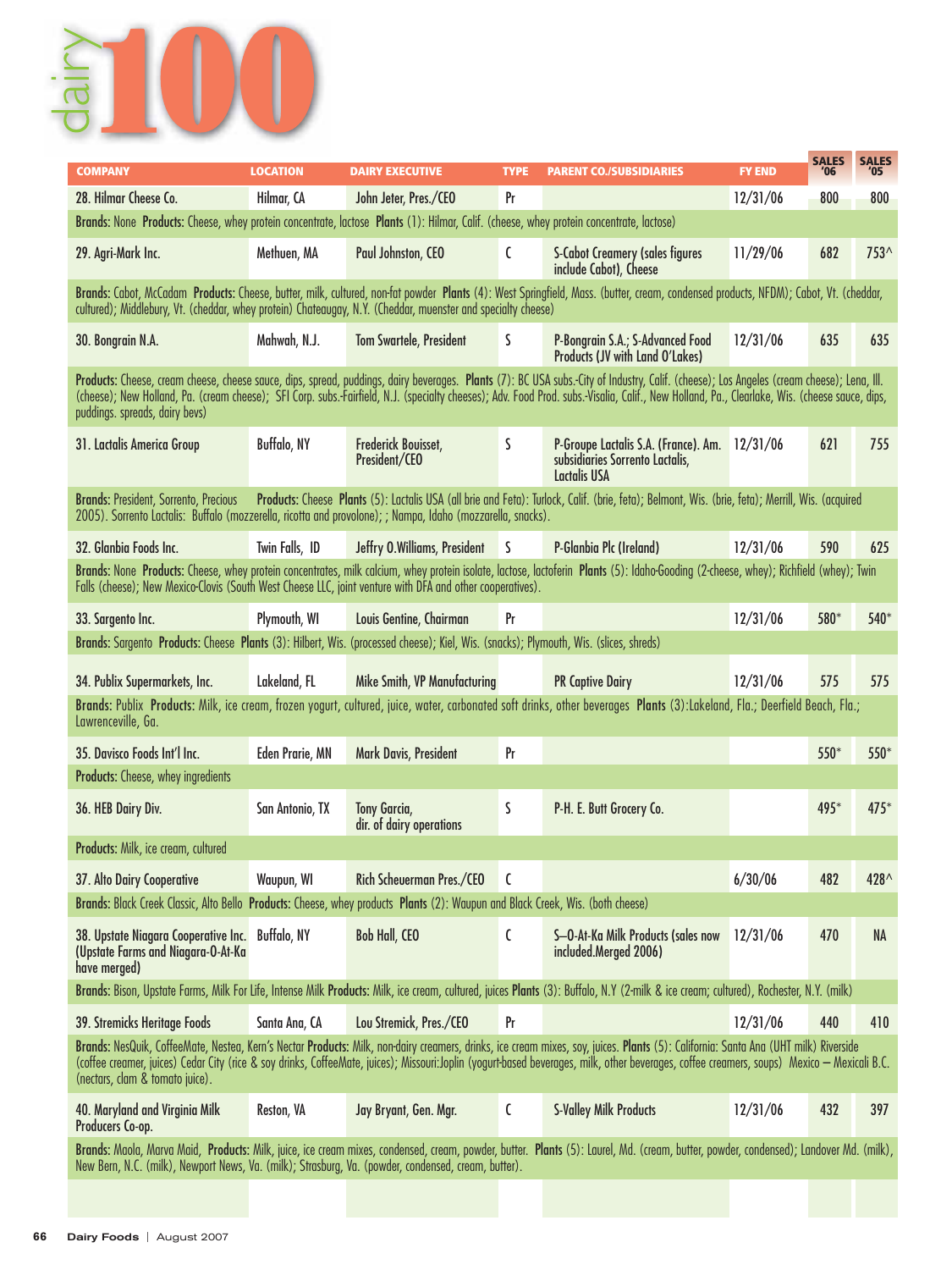

| <b>COMPANY</b>                                                                                                                              | <b>LOCATION</b>               | <b>DAIRY EXECUTIVE</b>                   | <b>TYPE</b>    | <b>PARENT CO./SUBSIDIARIES</b>                                                                                                                                                               | <b>FY END</b> | <b>SALES</b><br>'06 | <b>SALES</b><br>'05 |
|---------------------------------------------------------------------------------------------------------------------------------------------|-------------------------------|------------------------------------------|----------------|----------------------------------------------------------------------------------------------------------------------------------------------------------------------------------------------|---------------|---------------------|---------------------|
| 41. Super Store Industries                                                                                                                  | Stockton, CA                  | Jay Simon, Pres./CEO                     | S              | <b>P-Raley's, Save Mart Supermarkets</b>                                                                                                                                                     |               | 400                 | 309                 |
|                                                                                                                                             |                               |                                          |                | Brands: Sunnyside Farms, Bay View Farms Products: Milk, cheese, ice cream, novelties, cultured, juice, soy, drinks, water Plants: Fairfield, Calif.; Turlock, Calif.                         |               |                     |                     |
| 42. Neilson Dairy Ltd.                                                                                                                      | Georgetown,<br>Ontario Canada | Judy McCrie, VP/Gen. Mgr.                | S              | P-George Weston Ltd.                                                                                                                                                                         | 12/31/06      | $385*$              | $375*$              |
|                                                                                                                                             |                               |                                          |                | Brands: TruTaste, Neilson, Udderly Cool Products: Milk, cultured, drinks Plants (3): Ontario-Georgetown, Oakville, Ottawa (all milk, juices, drinks)                                         |               |                     |                     |
| 43. Hiland Dairy                                                                                                                            | Springfield, MO               | L. G. Oller, Pres./Gen. Mgr.             | Pr             | P-Prairie Farms,<br><b>Dairy Farmers of America</b>                                                                                                                                          | 9/30/06       | $350*$              | $350*$              |
| Mo. (milk, ice cream); Oklahoma: Norman, Chandler (milk, cultured, ice cream)                                                               |                               |                                          |                | Brands: Hiland, Prairie Farms, store brands Products: Ice cream, cultured, milk Plants (6): Fayetteville, Ark. (milk); Fort Smith, Ark. (milk); Wichita, Kan. (milk, cultured); Springfield, |               |                     |                     |
| 44. Swiss Valley Farms Co.                                                                                                                  | Davenport, IA                 | Don Boelens,<br>J. Gordon Toyne, Co-CEOs | C              |                                                                                                                                                                                              | 9/30/06       | $345*$              | $342*$              |
| Mindoro (blue cheese), Platteville (swiss cheese); Schullsburgh (cheese); Minnesota-Dalbo, (Cheese grating) Spring Valley (Process cheese). |                               |                                          |                | Brands: Swiss Valley Products: Milk, cheese, cultured Plants (9):lowa-Cedar Rapids (cultured), Dubuque (milk), Luana (swiss cheese); St. Olaf, (cheese cut and wrap); Wisconsin-             |               |                     |                     |
| 45. Master Foods Inc.                                                                                                                       | Hackettstown, NJ              |                                          | Pr             | <b>P-Mars Inc. (formerly M&amp;M Mars)</b>                                                                                                                                                   | 12/31/06      | $340*$              | $335*$              |
|                                                                                                                                             |                               |                                          |                | Brands: Dove, Snickers, Milky Way, M&M's, Dreyer's Edy's presents Products: Novelties, ice cream Plants (1): Burr Ridge, Ill. (novelties, ice cream)                                         |               |                     |                     |
| 46. Tillamook County Creamery Assn. Tillamook, OR                                                                                           |                               | Cliff Brady, Interim CEO                 | C              |                                                                                                                                                                                              | 12/31/06      | 326                 | 325                 |
|                                                                                                                                             |                               |                                          |                | Brands: Tillamook, Bandon Products: Cheese, butter, ice cream, cultured, whey products Plants (2): Tillamook (all products) Boardman, Ore. (cheese)                                          |               |                     |                     |
| 47. Blue Bell Creameries LP                                                                                                                 | Brenham, TX                   | Paul Kruse, CEO and Pres.                | Pr             |                                                                                                                                                                                              | 12/31/06      | 325                 | 320                 |
|                                                                                                                                             |                               |                                          |                | Brands: Blue Bell Products: Ice cream, novelties Plants (4): Sylacauga, Ala. (ice cream); Broken Arrow, Okla. (ice cream); Brenham, Texas (2-ice cream; novelties)                           |               |                     |                     |
| 48. Foster Farms Dairy                                                                                                                      | Livingston, CA                | Ron Foster, CEO                          | Pr             |                                                                                                                                                                                              | 12/31/06      | $317*$              | $315*$              |
|                                                                                                                                             |                               |                                          |                | Brands: Foster Farm Dairy Products: Milk, ice cream, butter, cultured, juices, milk powder Plants (2): California-Fresno (milk); Modesto (milk, powder & butter; cultured                    |               |                     |                     |
| & ice cream)                                                                                                                                |                               |                                          |                |                                                                                                                                                                                              |               |                     |                     |
| 49. First District Assn.                                                                                                                    | Litchfield, MN                | <b>Clinton Fall, President</b>           | C              |                                                                                                                                                                                              | 9/30/06       | 310                 | 340                 |
| Brands: Fieldgate Products: Milk, cheese, whey protein concentrate, lactose Plants (1): Litchfield                                          |                               |                                          |                |                                                                                                                                                                                              |               |                     |                     |
| 50. Winn-Dixie Dairy Products                                                                                                               | Jacksonville, FL              |                                          | $\mathfrak{c}$ | P-Winn Dixie Stores Inc.                                                                                                                                                                     |               | $300*$              | 400*                |
| Brands: Winn-Dixie Products: Ice cream, cultured, milk Plants (2): ; Plant City, Fla. (milk, ice cream); Hammond, La. (milk);               |                               |                                          |                |                                                                                                                                                                                              |               |                     |                     |
| 51. Farmland Dairies LLC<br>(formerly Parmalat USA)                                                                                         | Wallington, NJ                | Martin Margherio, Pres./CEO              | Pr             |                                                                                                                                                                                              | 12/31/06      | 300                 | 300                 |
| Rapids, Mich. (UHT milk).                                                                                                                   |                               |                                          |                | Brands: Parmalat, Farmland, Clinton, Welsh Farms, Skim Plus Products: Milk, ultrapasteurized milk, ice cream mix Plants (2): Wallington, N.J. (milk, ESL milk, ice cream mix); Grand         |               |                     |                     |
| 52. Organic Valley/CROPP Cooperative La Farge, Wis.                                                                                         |                               | George Siemon, CEO                       | C              | S-Organic Meat Co., S-Organic Logistics 12/31/06                                                                                                                                             |               | 293                 | 213                 |
| co-pack relationships with 39 Plants                                                                                                        |                               |                                          |                | Brands: Organic Valley, Private Label Products: Packaged milk, cheese, butter, spreads, soft cheeses, powders juice, soy beverages Plants (1): Chaseburg Creamery, Chaseburg, Wis., and      |               |                     |                     |
| 53. Roberts Dairy                                                                                                                           | Omaha, NE                     | Jeff Powell, Pres./Gen. Mgr.             | Pr             | P-Prairie Farms, Dairy Farmers of<br>America; S-Hiland-Roberts Ice Cream                                                                                                                     | 9/30/06       | $290*$              | 290*                |
| Missouri- Kansas City, Iowa City (both fluid); Des Moines, IA (fluid)                                                                       |                               |                                          |                | Brands: Roberts, Prairie Farms, store brands Products: Milk, ice cream, novelties, cultured products, juices & drinks Plants (5) Nebraska- Omaha (fluid, culture), Norfolk (ice cream)       |               |                     |                     |
| 54. Ben & Jerry's Homemade Inc.                                                                                                             | <b>Burlington, VT</b>         | Yves Couette, CEO                        | S              | P-Unilever Plc                                                                                                                                                                               | 12/31/06      | $278*$              | $272*$              |
| Brands: Ben & Jerry's Products: Ice cream, novelties, frozen yogurt Plants (2): St. Albans & Waterbury, Vt.                                 |                               |                                          |                |                                                                                                                                                                                              |               |                     |                     |
| 55. Stonyfield Farm, Inc.                                                                                                                   | Londonderry, NH               | Gary Hirshberg, President & CEO P        |                | 85% owned by Groupe Danone, France. 12/31/06                                                                                                                                                 |               | 250                 | 221                 |
| <b>Brands: Stonyfield Farm, Brown Cow</b>                                                                                                   |                               |                                          |                | Products: Yogurt, frozen yogurt, yogurt smoothies, ice cream, cultured soy and milk Plants (2): Londonderry; Antioch, Calif.                                                                 |               |                     |                     |
|                                                                                                                                             |                               |                                          |                |                                                                                                                                                                                              |               |                     |                     |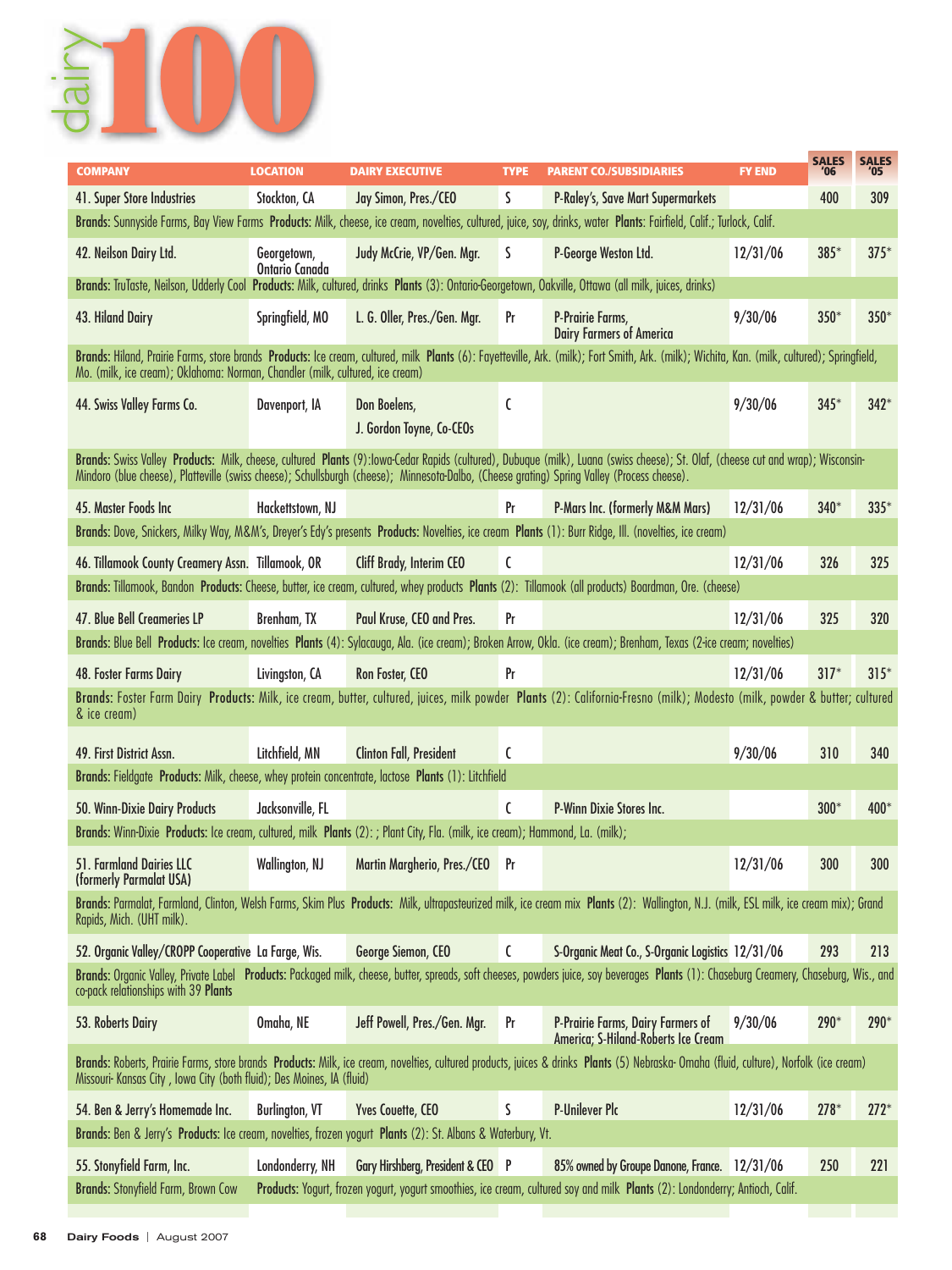

| <b>COMPANY</b>                                                                                                                                                                         | <b>LOCATION</b>      | <b>DAIRY EXECUTIVE</b>                       | <b>TYPE</b> | <b>PARENT CO./SUBSIDIARIES</b>                                                                                                                                                           | <b>FY END</b>                        | <b>SALES</b><br>'06 | <b>SALES</b><br>'05 |
|----------------------------------------------------------------------------------------------------------------------------------------------------------------------------------------|----------------------|----------------------------------------------|-------------|------------------------------------------------------------------------------------------------------------------------------------------------------------------------------------------|--------------------------------------|---------------------|---------------------|
| 56. Friendly Ice Cream Corp.                                                                                                                                                           | Wilbraham, MA        | Donald N. Smith, Chairman                    | Pu          | Primary business is ice<br>cream shop restaurants                                                                                                                                        | 12/31/06                             | 240                 | $232*$              |
| Brands: Friendly Ice Cream Products: Ice cream, novelties Plants (1): Wilbraham                                                                                                        |                      |                                              |             |                                                                                                                                                                                          |                                      |                     |                     |
| 57. Heartland Farms Inc.                                                                                                                                                               | City of Industry, CA | Paul Bikowitz, Pres./CO                      | Pr          | P-Stater Bros. (grocers)                                                                                                                                                                 | 12/31/06                             | $218*$              | $217*$              |
| Brands: Knudsen, Foremost, private labels Products: Milk, juices Plants (1): City of Industry                                                                                          |                      |                                              |             |                                                                                                                                                                                          |                                      |                     |                     |
| 58. Shamrock Farms                                                                                                                                                                     | Phoenix, AZ          | Kent McClelland, CEO                         | S           | P-Shamrock Foods Co.                                                                                                                                                                     | 9/30/06                              | $215*$              | $211*$              |
|                                                                                                                                                                                        |                      |                                              |             | Brands: Shamrock Farms, Sunland Products: Milk, whipping cream, sour cream, cottage cheese, dairy and non-dairy creamers, ice cream and novelties Plants (1): Phoenix                    |                                      |                     |                     |
| 59. The Breyers Yogurt Company                                                                                                                                                         |                      | Chuck Marcy, Pres./CEO                       | Pr          | <b>S-Healthy Food Holdings</b>                                                                                                                                                           | 12/31/06                             | 211                 | <b>NA</b>           |
| Naugatuck, Conn.                                                                                                                                                                       |                      |                                              |             | Brands: Breyers Light, Breyers FOB, Breyers Smooth and Creamy, Breyers Crème Saver, YoCrunch, YoCrunch Naturals Products: Yogurt Plants: (2) North Lawrence N.Y.,                        |                                      |                     |                     |
| 60. Bongards Creameries Inc.                                                                                                                                                           | Norwood, MN          | Tom Otto, Gen. Mgr.                          | C           |                                                                                                                                                                                          | 12/31/06                             | $200*$              | 190                 |
| Brands: Bongards Products: Cheese Plants (1): Norwood                                                                                                                                  |                      |                                              |             |                                                                                                                                                                                          |                                      |                     |                     |
| 61. United Dairy Inc.                                                                                                                                                                  | Martin's Ferry, OH   | Joseph L. Carson, President                  | Pr          |                                                                                                                                                                                          | 12/31/06                             | 181                 | 177                 |
|                                                                                                                                                                                        |                      |                                              |             | Brands: United Quality Chekd, United Valley Bell, Fike Products: Milk, cultured, ice cream, novelties Plants (3): Martins Ferry, Ohio; Charleston, W. Va.; Uniontown,                    |                                      |                     |                     |
| Pa. (all products)                                                                                                                                                                     |                      |                                              |             |                                                                                                                                                                                          |                                      |                     |                     |
| 62. bel Brands U.S.A.                                                                                                                                                                  | Little Chute, WI     | Robert Gilbert, President                    | S           | P-Fromageries Bel SA (France)                                                                                                                                                            | 12/31/06                             | 170                 | $170^$              |
| Brands: Laughing Cow, Kaukauna, Wispride, Mini Babybel, Price's Pimiento Spread, Merkts and Owl's Nest Products: Cheese, cheese spreads<br>Chute, Wis. (both cheese & cheese products) |                      |                                              |             |                                                                                                                                                                                          | Plants (2): Leitchfield, Ky.; Little |                     |                     |
| 63. Schroeder Milk Co.                                                                                                                                                                 | Maplewood, MN        | Robert Kirchoff, CEO                         | Pr          |                                                                                                                                                                                          | 9/30/06                              | 165                 | <b>NL</b>           |
| Brands: Schroeder, private label Products: Milk, creams, sauces, drinks, soy, rice, broth Plants (1): Maplewood                                                                        |                      |                                              |             |                                                                                                                                                                                          |                                      |                     |                     |
| 64. Michigan Milk Producers Assn.                                                                                                                                                      | Constantine, MI      | John Dilland, Gen. Mgr.                      | C           |                                                                                                                                                                                          | 9/30/06                              | 160                 | 144                 |
| Brands: None Products: Milk, cream, butter, powder, condensed milk Plants (2): Constantine & Ovid, Mich. (all products at both locations)                                              |                      |                                              |             |                                                                                                                                                                                          |                                      |                     |                     |
| 65. Gossner Foods Inc.                                                                                                                                                                 | West Logan, UT       | <b>Dolores Gossner Wheeler,</b><br>Pres./CEO | Pr          |                                                                                                                                                                                          | 9/30/06                              | 160                 | 125                 |
| Brands: Gossner Foods, High Mountain, Imperial Valley, private labels Products: Cheese, aseptic milk and drinks, whey powder.<br><b>Idaho</b>                                          |                      |                                              |             | Plants (4): El Centro, Calif.; Logan, Utah (2); Burley,                                                                                                                                  |                                      |                     |                     |
| 66. Crystal Cream and Butter Co.                                                                                                                                                       | Sacramento, CA       | Kevin Nagle, President                       | Pr          |                                                                                                                                                                                          | 12/31/06                             | 155                 | 140                 |
| <b>Brands: Crystal, McColls, private labels</b>                                                                                                                                        |                      |                                              |             | Products: Milk, ESL products, ice cream, mixes, novelties, cultured, butter Plants (2): Both in Sacramento                                                                               |                                      |                     |                     |
| 67. Producers Dairy Foods                                                                                                                                                              | Fresno, CA           | <b>Richard Shehadey, President</b>           | Pr          |                                                                                                                                                                                          | 9/30/06                              | 150                 | 144                 |
| Brands: Producers Products: Milk, ice cream, cultured, drinks Plants (1): Fresno                                                                                                       |                      |                                              |             |                                                                                                                                                                                          |                                      |                     |                     |
|                                                                                                                                                                                        |                      |                                              |             |                                                                                                                                                                                          |                                      |                     |                     |
| 68. Instantwhip Foods Inc.                                                                                                                                                             | Columbus, OH         | Douglas Smith, President                     | Pr          | Brands: Instantwhip, YAMI Yogurt, Ambrosia® Gourmet Frozen Yogurt, private label, others Products: Dairy and non-dairy whipped toppings, creamers, yogurt, sour                          |                                      | $150*$              | 168                 |
| Antonio, Texas.                                                                                                                                                                        |                      |                                              |             | cream milk, ice cream, mixes. Plants (9): Phoenix, Ariz.; Brea, Calif.; Oakland, Calif., Rockwood, Mich., Buffalo N.Y. Syracuse, N.Y., London, Ohio, Bethlehem, Pa., San                 |                                      |                     |                     |
| 69. Carvel Corp.                                                                                                                                                                       | Rocky Hill, CT       | Steve Romaniello, Pres./CEO                  | Pr/Su       | <b>P-Focus Brands</b>                                                                                                                                                                    | 12/31/06                             | $148*$              | 146                 |
|                                                                                                                                                                                        |                      |                                              |             | Brands: Carvel Products: Ice cream, ice cream cakes Plants (3): Commerce, Calif.; Marlborough, Mass.; Jessup, Md. (all ice cream, ice cream cakes, novelties)                            |                                      |                     |                     |
| 70. Smith Dairy Products Co.                                                                                                                                                           | Orrville, OH         | <b>Steve Schmid, President</b>               | Pr          |                                                                                                                                                                                          | 9/30/06                              | $145*$              | $145*$              |
| ice cream, cultured, juices, drinks)                                                                                                                                                   |                      |                                              |             | Brands: SMITH'S, Ruggles, Festival, Whale of a Pail, Moovers, Class Act Products: Milk, ice cream, cultured Plants (2): Richmond, Ind. (softserve mix, milk, UHT), Orrville, Ohio (milk, |                                      |                     |                     |
| 71. Anderson Erickson Dairy Co.                                                                                                                                                        | Des Moines, IA       | Jim Erickson, CEO                            | Pr          |                                                                                                                                                                                          | 12/31/06                             | 145                 | 140                 |
| Brands: Anderson Erickson, AE Farms, private label Products: Milk, cultured, juices Plants (1): Des Moines                                                                             |                      |                                              |             |                                                                                                                                                                                          |                                      |                     |                     |
|                                                                                                                                                                                        |                      |                                              |             |                                                                                                                                                                                          |                                      |                     |                     |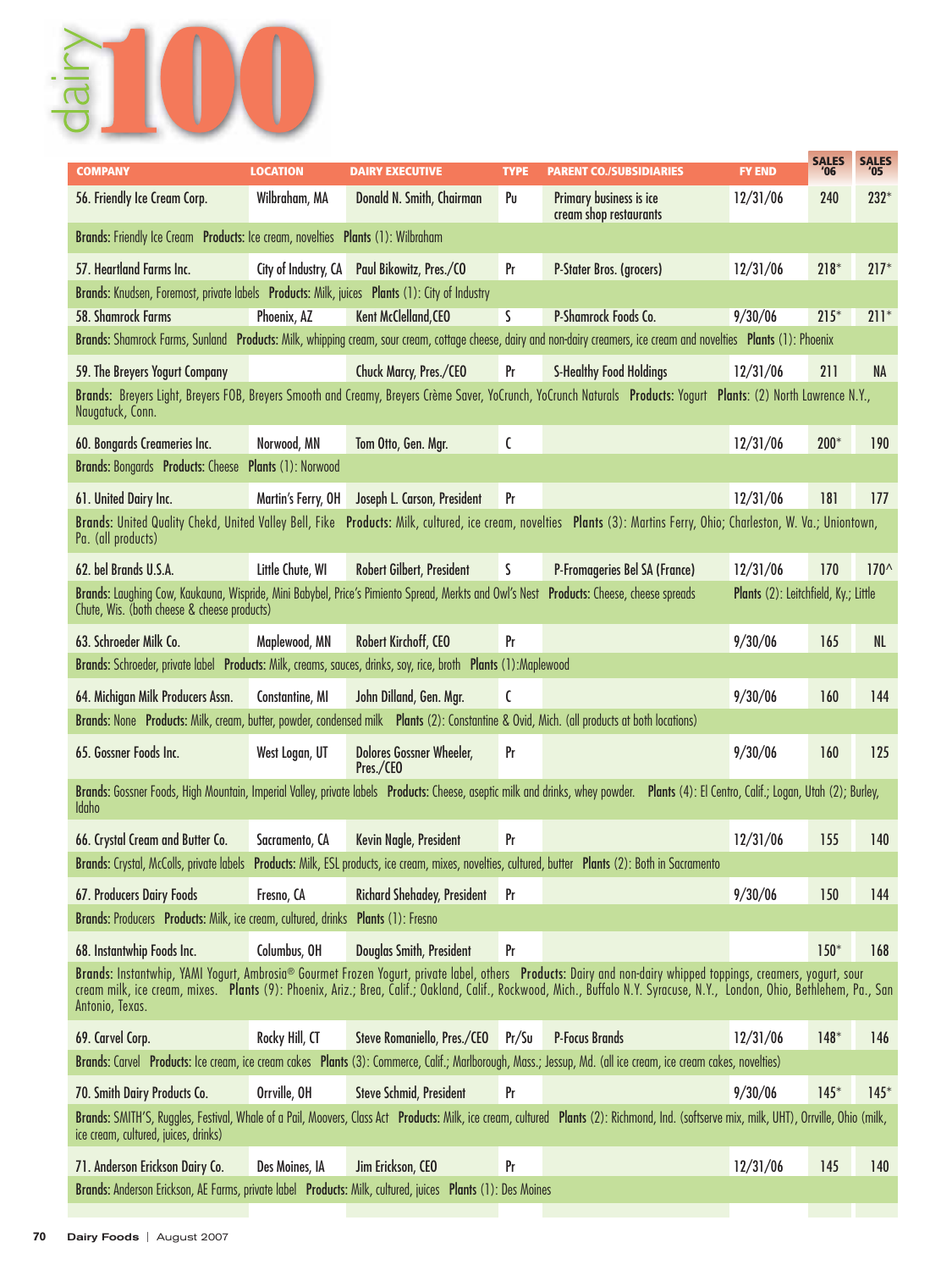

| <b>COMPANY</b>                                                                                                                                                                                                                                       | <b>LOCATION</b>      | <b>DAIRY EXECUTIVE</b>                                              | <b>TYPE</b> | <b>PARENT CO./SUBSIDIARIES</b>                                    | <b>FY END</b> | <b>SALES</b><br>'06 | <b>SALES</b><br>'05 |  |  |  |  |  |
|------------------------------------------------------------------------------------------------------------------------------------------------------------------------------------------------------------------------------------------------------|----------------------|---------------------------------------------------------------------|-------------|-------------------------------------------------------------------|---------------|---------------------|---------------------|--|--|--|--|--|
| 72. Johanna Foods Inc.                                                                                                                                                                                                                               | Flemington, NJ       | Robert Facchina, Pres./CEO                                          | Pr          |                                                                   |               | $140*$              | $139*$              |  |  |  |  |  |
| Brands: La Yogurt, Tree Ripe, Ssips, Chiquita Coolers, Sabor Latino. Products: Cultured, juices, aseptic juices and drinks                                                                                                                           |                      |                                                                     |             |                                                                   |               |                     |                     |  |  |  |  |  |
| 73. Sartori Foods Co.                                                                                                                                                                                                                                | Plymouth, Wis.       | James Sartori, Pres.                                                | Pr          |                                                                   | 12/31/06      | 140                 | 140                 |  |  |  |  |  |
| Brands: Antigo, Blackfoot, Glacier Point Products: Cheese<br>Plants: (3) Blackfoot, Idaho (Italian cheeses), Wisconsin: Antigo (Italian cheeses), Linden (specialty cheese), Plymouth<br>(specialty cheeses, Italian cheeses, and whey)              |                      |                                                                     |             |                                                                   |               |                     |                     |  |  |  |  |  |
| 74. Clover Farms Dairy Co.                                                                                                                                                                                                                           | Reading, PA          | Richard L. Hartman, Pres.                                           | P           |                                                                   | 12/31/06      | 138                 | 136                 |  |  |  |  |  |
| Brands: Clover Farms, private labels Products: Milk, juices, teas, drinks Plants (1): Reading                                                                                                                                                        |                      |                                                                     |             |                                                                   |               |                     |                     |  |  |  |  |  |
| 75. Century Foods International                                                                                                                                                                                                                      | Sparta, WI           | <b>Rick Halverson</b><br><b>National Sales Director</b>             | Pr          |                                                                   | 12/31/06      | $135*$              | 137                 |  |  |  |  |  |
| Brands: CenPrem, Lacey Delite, Ready Cheese, Nu-Century Whey, Isolac Products: Cheese, whey products, dry dairy ingredients, ready-to-drink and powder drinks, nutritional bars Plants<br>(5): Arcadia, Wis., Sparta, Wis. (4 Plants) (all products) |                      |                                                                     |             |                                                                   |               |                     |                     |  |  |  |  |  |
| 76. Wilcox Dairy Farms LLC                                                                                                                                                                                                                           | Roy, WA              | Jim Wilcox, Barrie Wilcox,<br>co-CEOs                               | Pr          |                                                                   | 12/31/06      | 130                 | 160                 |  |  |  |  |  |
| Brands: Wilcox, Curly's Products: Milk Plants (3): Salem, Ore.; Cheney & Roy, Wash.                                                                                                                                                                  |                      |                                                                     |             |                                                                   |               |                     |                     |  |  |  |  |  |
| 77. Guida's Milk and Ice Cream                                                                                                                                                                                                                       | New Britain, CT      | Al Guida, Pres./CEO                                                 | Pr          |                                                                   | 8/31/06       | $130*$              | $130*$              |  |  |  |  |  |
| Brands: Guida's Products: Milk, ice cream, ice cream mix, cultured, juices, drinks, water Plants (1): New Britain                                                                                                                                    |                      |                                                                     |             |                                                                   |               |                     |                     |  |  |  |  |  |
| 78. Milkco Inc.                                                                                                                                                                                                                                      | Asheville, NC        | <b>Charles Gaither, President</b>                                   | S           | <b>Ingles Markets</b>                                             |               | 128                 | 128                 |  |  |  |  |  |
| Brands: Private Label Products: Milk, flavored milk, drinks, ice cream mix, water Plants (1): Asheville                                                                                                                                              |                      |                                                                     |             |                                                                   |               |                     |                     |  |  |  |  |  |
| 79. Cloverland Farms Dairy                                                                                                                                                                                                                           | <b>Baltimore, MD</b> | Ralph Kemp, President                                               | Pr          |                                                                   | 12/31/06      | 120                 | 118                 |  |  |  |  |  |
| Brands: Cloverland Products: Milk, beverages, and ice cream. Plants (1): Baltimore                                                                                                                                                                   |                      |                                                                     |             |                                                                   |               |                     |                     |  |  |  |  |  |
| 80. F&A Dairy Products                                                                                                                                                                                                                               | <b>Fairacres, MN</b> | Jeff Terranova, Pres.                                               | Pr          |                                                                   | 12/31/06      | 112                 | 112                 |  |  |  |  |  |
| Products: Cheese Plants (2): Las Cruces, N.M.; Dresser, Wis. (both cheese)                                                                                                                                                                           |                      |                                                                     |             |                                                                   |               |                     |                     |  |  |  |  |  |
| 81. Humboldt Creamery                                                                                                                                                                                                                                | Fortuna, CA          | Rich Ghilarducci, President/CEO C                                   |             |                                                                   | 12/31/06      | 110                 | 110                 |  |  |  |  |  |
| Brands: Humboldt Creamery Products: Milk, powdered milk, ice cream Plants: (2) Fortuna (fluid powdered and ice cream), Los Angeles (ice cream)                                                                                                       |                      |                                                                     |             |                                                                   |               |                     |                     |  |  |  |  |  |
| 82. Bareman Dairy Inc.                                                                                                                                                                                                                               | Holland, MI          | Stan Bareman, President                                             | Pr          |                                                                   | 9/30/06       | 108                 | 98                  |  |  |  |  |  |
| Products: Milk, ice cream, novelties, cultured, juices, drinks Plants (1): Holland                                                                                                                                                                   |                      |                                                                     |             |                                                                   |               |                     |                     |  |  |  |  |  |
| 83. Brewster Dairy Inc.                                                                                                                                                                                                                              | Brewster, OH         | Fritz Leeman, President                                             | Pr          |                                                                   |               | $107*$              | $105*$              |  |  |  |  |  |
| Brands: Amish Classics Products: Cheese Plants (3): Stockton, Ill., Brewster, Ohio, Rupert, Idaho                                                                                                                                                    |                      |                                                                     |             |                                                                   |               |                     |                     |  |  |  |  |  |
| 84. Cass-Clay Creamery Inc.                                                                                                                                                                                                                          | Fargo, ND            | Keith Pagel, President                                              | Pr          | Acquired by AMPI May 2007                                         | 12/31/06      | $103*$              | $102*$              |  |  |  |  |  |
| Brands: Cass-Clay Products: Cheese, ice cream, cultured, milk Plants (3): Fargo, N.D. (milk, butter, ice cream, cheese, cultured); Mandan, N.D. (milk); Hoven, S.D. (cheese)                                                                         |                      |                                                                     |             |                                                                   |               |                     |                     |  |  |  |  |  |
| 85. Braum's Ice Cream Co.                                                                                                                                                                                                                            |                      | Oklahoma City, OK William H. Braum,<br><b>Owner &amp; President</b> | S           | P-W. H. Braum Inc. (Main business<br>is dairy stores/restaurants) |               | $100*$              | $100*$              |  |  |  |  |  |
| Brands: Braum's Products: Milk, ice cream, novelties, cultured Plants (1): Tuttle, Okla. (all products)                                                                                                                                              |                      |                                                                     |             |                                                                   |               |                     |                     |  |  |  |  |  |
|                                                                                                                                                                                                                                                      |                      |                                                                     |             |                                                                   |               |                     |                     |  |  |  |  |  |